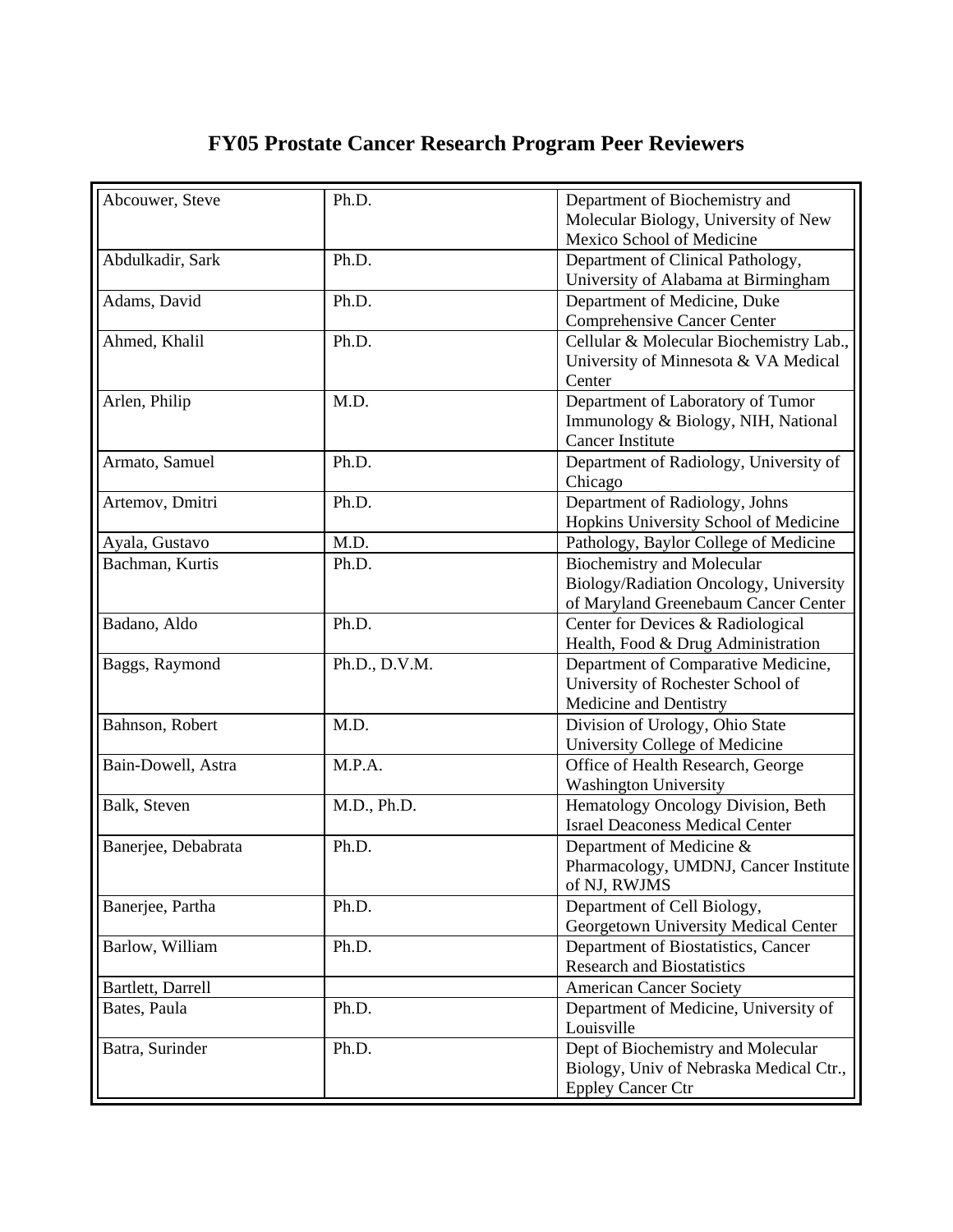| Bell, Charles        | Ph.D.       | Molecular and Cellular Biochemistry,                                      |
|----------------------|-------------|---------------------------------------------------------------------------|
|                      |             | Ohio State University                                                     |
| Bennett, Gary        | Ph.D.       | Society, Human Development and<br>Health, Harvard School of Public Health |
| Berman, David        | M.D., Ph.D. | Pathology, Johns Hopkins University                                       |
|                      |             | School of Medicine                                                        |
| Bhowmick, Neil       | Ph.D.       | Urologic Surgery, Vanderbilt University                                   |
| Bielawski, Gregory   |             | US TOO                                                                    |
| Birch, Robert        | Ph.D.       | Clinical Affairs, Online Collaborative                                    |
|                      |             | <b>Oncology Group</b>                                                     |
| Bisoffi, Marco       | Ph.D.       | Department of Biochemistry and                                            |
|                      |             | Molecular Biology, University of New                                      |
|                      |             | Mexico                                                                    |
| Blanchard, Frederick |             | Walter Reed Army Medical Center                                           |
|                      |             | Prostate                                                                  |
| Blank, Thomas        |             | Hartford Hospital Support Group                                           |
| Boothman, David      | Ph.D.       | Oncology and Pharmacology, University                                     |
|                      |             | of Texas Southwestern Medical Center                                      |
| Bos, Timothy         | Ph.D.       | Dept. of Microbiology and Molecular                                       |
|                      |             | Cell Biology, Eastern Virgina Medical                                     |
|                      |             | School                                                                    |
| Bova, G. Steven      | M.D.        | Department of Pathology, Johns Hopkins                                    |
|                      |             | Hospital                                                                  |
| Brandt, Diane        | B.S.        | The EMMES Corporation                                                     |
| Braunhut, Susan      | Ph.D.       | Department of Biology, University of                                      |
|                      |             | Massachusetts, Lowell                                                     |
| Bremner, Theodore    | Ph.D.       | Department of Biology, Howard                                             |
|                      |             | University                                                                |
| Bridges, Kenneth     | M.D.        | Department of Clinical Scientist,                                         |
|                      |             | Hoffmann-La Roche, Inc.                                                   |
| Bright, Robert       | Ph.D.       | Dept of Microbiology and Immunology,                                      |
|                      |             | <b>Texas Tech Univ Health Sciences Center</b>                             |
| Bright, William      |             | <b>US TOO Prostate Cancer Support Group</b>                               |
| Brown, Mitchell      |             | Mid-Michigan Prostate Cancer Support                                      |
|                      |             | Gro                                                                       |
| Buatti, John         | M.D.        | Department of Radiation Oncology,                                         |
|                      |             | University of Iowa Hospital and Clinics                                   |
| Bubley, Glenn        | M.D.        | Department of Genitourinary Oncology,                                     |
|                      |             | Harvard Institute of Medicine                                             |
| Bushman, Wade        | M.D., Ph.D. | Department of Urology, University of                                      |
|                      |             | Wisconsin Hospital                                                        |
| Butterfield, Lisa    | Ph.D.       | Medicine and Surgery, University of                                       |
|                      |             | Pittsburgh                                                                |
| Buttyan, Ralph       | Ph.D.       | Department of Urology, Columbia                                           |
|                      |             | University                                                                |
| Cairns, Paul         | Ph.D.       | Department of Surgical Oncology &                                         |
|                      |             | Pathology, Fox Chase Cancer Center                                        |
| Cannon, James        |             | Humbert H. Humphrey Cancer Center                                         |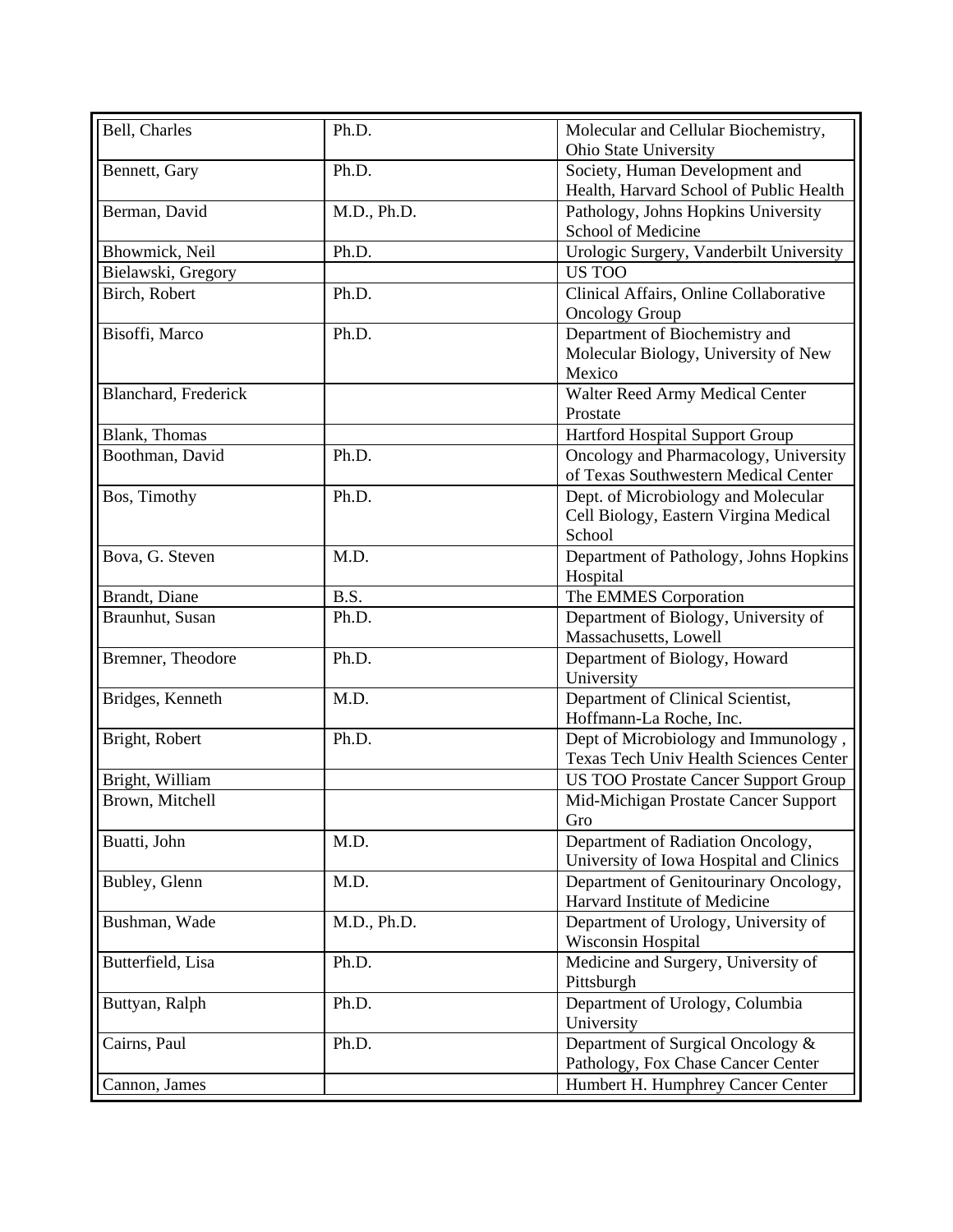| Caputi, Anthony          |              | American Foundation for Urologic<br>Disease                     |
|--------------------------|--------------|-----------------------------------------------------------------|
| Cerhan, James            | M.D., Ph.D.  | Health Sciences Research, Mayo Clinic<br>College of Medicine    |
| Chai, Karl               | Ph.D.        | Depts of Molecular Biology &                                    |
|                          |              | Microbiology, University of Central                             |
|                          |              | Florida                                                         |
| Chatterjee, Bandana      | Ph.D.        | Department of Molecular Medicine, UT                            |
|                          |              | Health Science Center at San Antonio                            |
| Chen, Yong               | Ph.D.        | Department of Cancer Biology, Wake                              |
|                          |              | <b>Forest University</b>                                        |
| Chrivia, John            | Ph.D.        | Department of Pharmacological and                               |
|                          |              | Physiological Sciences, Saint Louis                             |
|                          |              | University School of Medicine                                   |
| Chrysogelos, Susan       | Ph.D.        | Department of Medicine, University of<br>Michigan               |
| Cole, Jack               | Ph.D.        | Scientific Review Administrator                                 |
| Conti, Claudio           | Ph.D.        | Department of Carcinogenesis, UT M.D.                           |
|                          |              | <b>Anderson Cancer Center</b>                                   |
| Cooper, Carlton          | Ph.D.        | Department of Biological Sciences,                              |
|                          |              | University of Delaware                                          |
| Corey, Eva               | Ph.D.        | Department of Urology, University of                            |
|                          |              | Washington                                                      |
| Cox, Thomas              |              | <b>US TOO</b>                                                   |
| Cramer, Scott            | Ph.D.        | Department of Cancer Biology, Wake<br>Forest School of Medicine |
| Cress, Douglas           | Ph.D.        | USF H. Lee Moffitt Cancer Center                                |
| Cryderman, Dale          |              | <b>American Cancer Society</b>                                  |
| Cryns, Vincent           | M.D.         | Division of Endocrinology,                                      |
|                          |              | Northwestern Univ., Feinberg Sch of                             |
|                          |              | Medicine                                                        |
| D'Agostino, Ralph        | Jr., Ph.D.   | <b>Biostatistics Section, Wake Forest</b>                       |
|                          |              | University School of Medicine                                   |
| Dahiya, Rajvir           | Ph.D., D.Sc. | Department of Urology, Univ of                                  |
|                          |              | California, San Francisco/VAMC                                  |
| Danks, Mary              | Ph.D.        | Department of Molecular Pharmacology,                           |
|                          |              | Saint Jude Children's Research Hospital                         |
| Davis, Nancy             | M.D.         | Division of Neoplastic Diseases, Medical                        |
|                          |              | College of Wisconsin                                            |
| Dawson, Laura            | M.D.         | Radiation Oncology, University of                               |
|                          |              | Toronto                                                         |
| Day, Agnes               | Ph.D.        | Howard University Cancer Center                                 |
| De Carli, Harold         |              | <b>First State Prostate Cancer Support</b>                      |
|                          |              | Group                                                           |
| Decker, Thomas           |              | <b>Prostate Cancer Support Group</b>                            |
| Demark-Wahnefried, Wendy | Ph.D., R.D., | Surgery, Duke University Medical                                |
|                          |              | Center                                                          |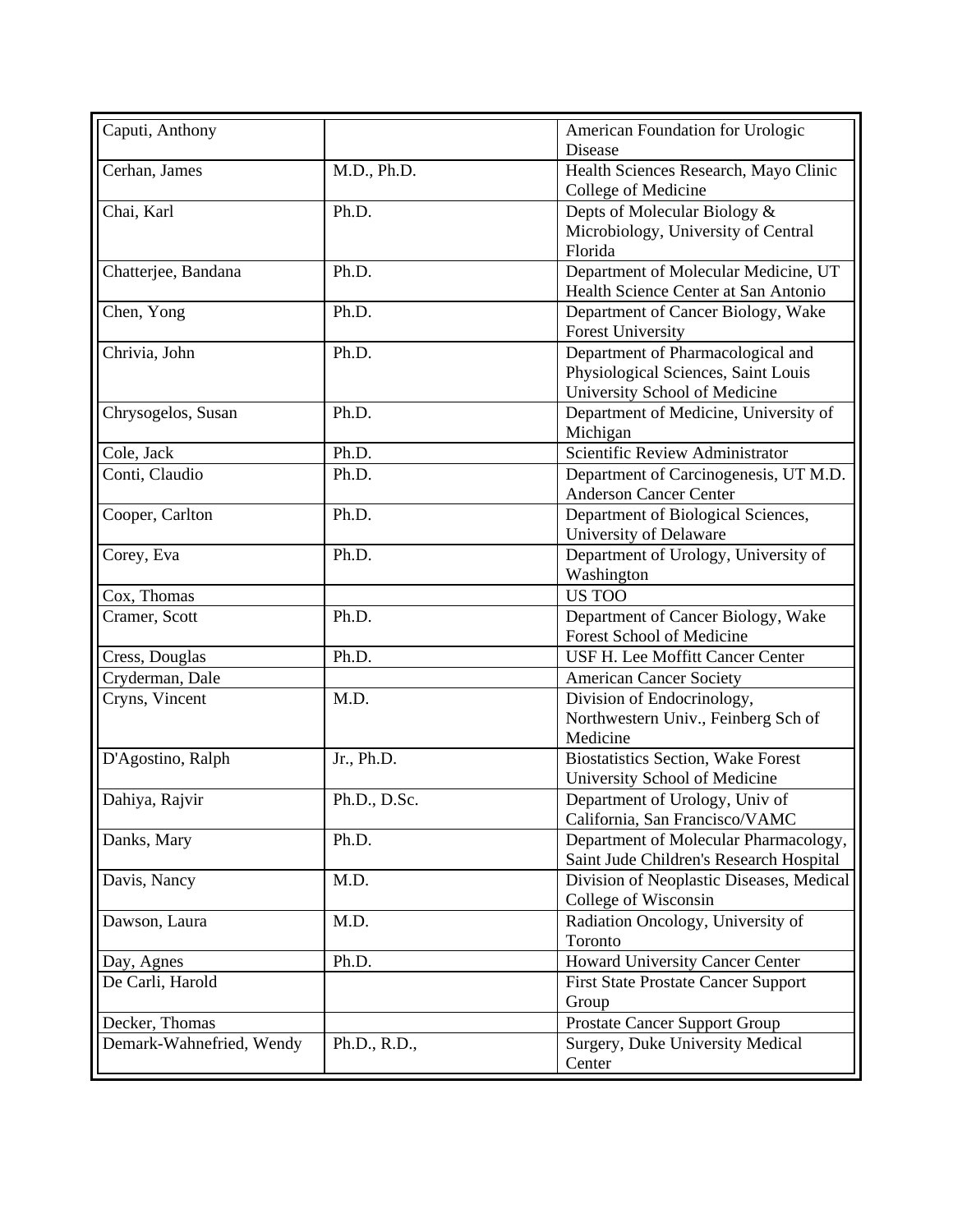| Deng, Jun         | Ph.D.       | Department of Therapeutic Radiology,                       |
|-------------------|-------------|------------------------------------------------------------|
|                   |             | Yale University School of Medicine                         |
| Denmeade, Samuel  | M.D.        | Oncology, Johns Hopkins School of<br>Medicine              |
| Dhir, Rajiv       | M.D.        | Pathology, University of Pittsburgh                        |
| Diana, John       | Ph.D.       | Scientific Review Administrator                            |
| DiPaola, Robert   | M.D.        | The Cancer Institute of New Jersey                         |
| Djakiew, Daniel   | Ph.D.       | Department of Cell Biology,                                |
|                   |             | Georgetown University School of                            |
|                   |             | Medicine                                                   |
| Djeu, Julie       | Ph.D.       | Department of Interdisciplinary                            |
|                   |             | Oncology, USF, College of Medicine, H.                     |
|                   |             | Lee Moffitt Cancer Center                                  |
| Donald, Carlton   | Ph. D.      | Pathology and Laboratory Medicine,                         |
|                   |             | Medical University of South Carolina                       |
| Dong, Jin-Tang    | Ph.D.       | Emory University, Winship Cancer                           |
|                   |             | Institute                                                  |
| El-Ashry, Dorraya | Ph.D.       | Department of Internal Medicine,                           |
|                   |             | Division of Hematology/Oncology,                           |
|                   |             | University of Michigan Health System                       |
| Engh, James       |             | <b>Rochester Prostate Cancer Support</b>                   |
|                   |             | Group/                                                     |
| Evans, Lemuel     | Ph.D.       | Scientific Review Administrator                            |
| Fawwaz, Rashid    | M.D., Ph.D. | Division of Nuclear Medicine, New                          |
|                   |             | York Presbyterian Hospital                                 |
| Febbo, Phillip    | M.D.        | Department of Medicine, Duke                               |
|                   |             | <b>University Medical Center</b>                           |
| Ferrone, Soldano  | M.D., Ph.D. | Department of Immunology, Roswell<br>Park Cancer Institute |
| Fleming, Quince   |             | Southern Maryland Hospital                                 |
| Flemington, Erik  | Ph.D.       | Department of Pathology, Tulane Univ                       |
|                   |             | <b>Health Sciences Center</b>                              |
| Floyd, Carey      | Jr., Ph.D.  | Department of Radiology, Duke                              |
|                   |             | University                                                 |
| Forbes, Digna     | M.D.        | Department of Pathology, Meharry                           |
|                   |             | <b>Medical College</b>                                     |
| Foster, Barbara   | Ph.D.       | Department of Pharmacology &                               |
|                   |             | Therapeutics, Roswell Park Cancer                          |
|                   |             | Institute                                                  |
| Fraizer, Gail     | Ph.D.       | Department of Biological Sciences, Kent                    |
|                   |             | <b>State University</b>                                    |
| Gallant, Gilles   | Ph.D.       | Department of Clinical Oncology,                           |
|                   |             | Human Genome Sciences                                      |
| Gamota, George    |             | Longwood Medical Area Prostate                             |
|                   |             | <b>Cancer Support Group</b>                                |
| Ganapathi, Ram    | Ph.D.       | Cancer Center -R40, Cleveland Clinic                       |
|                   |             | Foundation                                                 |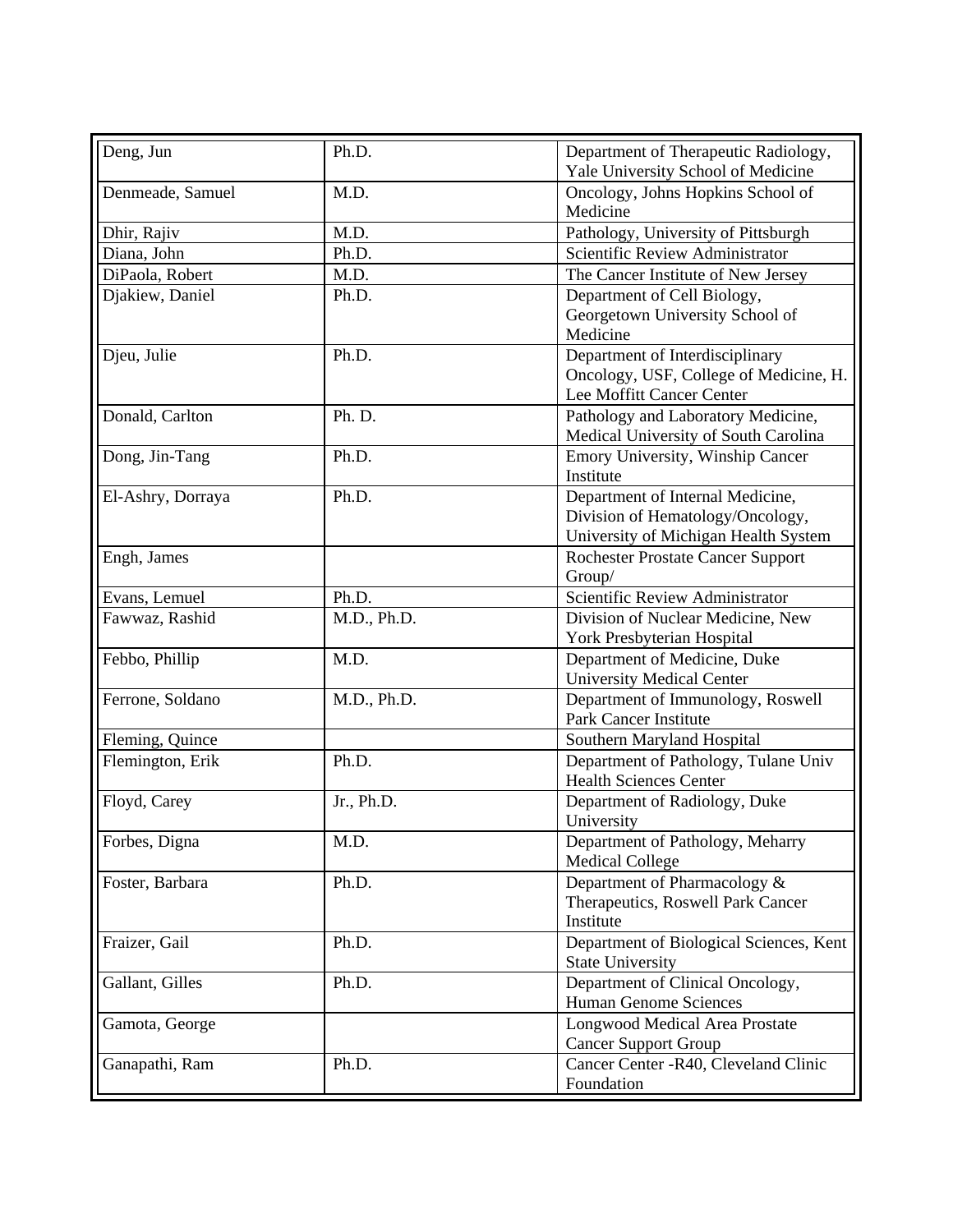| Gao, Allen                | M.D., Ph.D. | Medicine, Roswell Park Cancer Institute |
|---------------------------|-------------|-----------------------------------------|
| Gardner, Thomas           | M.D.        | Department of Urology, Microbiology,    |
|                           |             | Immunology, Indiana University          |
|                           |             | <b>Medical Center</b>                   |
| Gattoni-Celli, Sebastiano | M.D.        | Department of Radiation Oncology &      |
|                           |             | Microbio/Immun, Medical University of   |
|                           |             | South Carolina                          |
| Gelmann, Edward           | M.D.        | Medicine, Cell Biology and Oncology,    |
|                           |             | Georgetown University Lombardi          |
|                           |             | <b>Cancer Center</b>                    |
| Gewirtz, David            | Ph.D.       | Department of Medicine, Virginia        |
|                           |             | Commonwealth Univ, MCV Campus           |
| Ghoda, Lucy               | Ph.D.       | Webb-Waring Institute for Cancer Aging  |
|                           |             | and Ant, Univ of Colorado Health        |
|                           |             | <b>Science Center</b>                   |
| Gibbs, Richard            | Ph.D.       | Depts of Medicinal Chemistry &          |
|                           |             | Pharmacology, Purdue University         |
| Gillespie, Richard        |             | <b>US TOO Prostate Cancer-GW Univ</b>   |
| Gilligan, Timothy         | M.D.        | Medical Oncology, Dana-Farber Cancer    |
|                           |             | Institute                               |
| Gimotty, Phyllis          | Ph.D.       | Department of Biostatistics &           |
|                           |             | Epidemiology, University of             |
|                           |             | Pennsylvania School of Medicine         |
| Gius, David               | M.D., Ph.D. | Department of Molecular Radiation       |
|                           |             | Oncology, NIH Center for Cancer         |
|                           |             | Research                                |
| Glucksman, Marc           | Ph.D.       | Biochemistry & Molecular Biology,       |
|                           |             | Rosalind Franklin University/Chicago    |
|                           |             | <b>Medical School</b>                   |
| Goins, William            | Ph.D.       | Department of Molecular Genetics &      |
|                           |             | Biochemistry, University of Pittsburgh  |
|                           |             | School of Medicine                      |
| Goldberg, Steven          | PhD, MBA    | Scientific Review Administrator         |
| Goldstein, Richard        | M.D., Ph.D  | Department of Surgery, University of    |
|                           |             | Louisville                              |
| Goletz, Theresa           | Ph.D.       | Centocor, Inc.                          |
| Gollahon, Lauren          | Ph.D.       | Department of Biological Sciences,      |
|                           |             | <b>Texas Tech University</b>            |
| Goluboff, Erik            | M.D.        | Department of Urology, Columbia         |
|                           |             | University                              |
| Goodman, Alan             | Ph.D.       | Scientific Review Administrator         |
| Graff, Jeremy             | Ph.D.       | Cancer Division, Lilly Research Labs,   |
|                           |             | Eli Lilly & Company                     |
| Graham, Charles           | Ph.D.       | Dept. of Anatomy and Cell Biology,      |
|                           |             | Queen's University                      |
| Graham, David             | M.D.        | Department of Medicine, Carle Cancer    |
|                           |             | Center                                  |
| Graime, Harland           |             | <b>Prostate Cancer Support Group</b>    |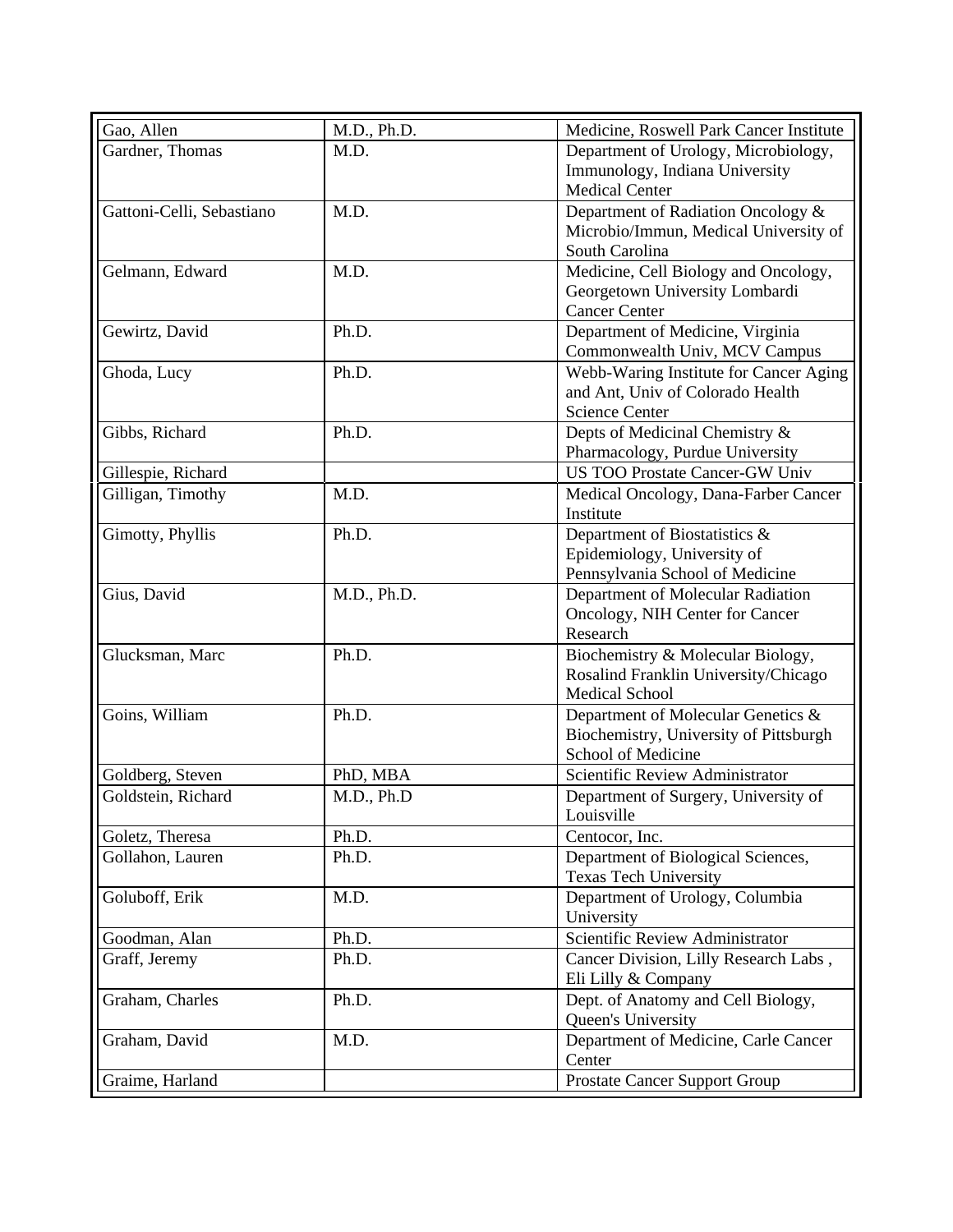| Gregor, Polly      | Ph.D.            | Department of Medicine, Memorial         |
|--------------------|------------------|------------------------------------------|
|                    |                  | Sloan-Kettering Cancer Center            |
| Griffith, Jeffrey  | Ph.D.            | Dept of Biochemistry and Molecular       |
|                    |                  | Biology, Univ of New Mexico School of    |
|                    |                  | Medicine                                 |
| Groelle, Eugene    |                  | <b>PCA101</b>                            |
| Grossman, Ruth     | D.D.S.           | Scientific Review Administrator          |
| Hahn, William      | M.D., Ph.D.      | Medical Oncology, Dana-Farber Cancer     |
|                    |                  | Institute                                |
| Hann, Stephen      | Ph.D.            | Department of Cell & Developmental       |
|                    |                  | Biology, Vanderbilt University School of |
|                    |                  | Medicine                                 |
| Haut, Michael      | M.D.             | Department of Medicine -                 |
|                    |                  | Oncology/Hematology, Pennsylvania        |
|                    |                  | Hospital                                 |
| Hayward, Simon     | Ph.D.            | Department of Urologic Surgery,          |
|                    |                  | Vanderbilt University School of          |
|                    |                  | Medicine                                 |
| Hedlund, Dalva     |                  | <b>American Cancer Society</b>           |
| Heid, Kermit       |                  | Utah Healthy Living Foundation           |
| Helferich, William | Ph.D.            | Department of Food Science and Human     |
|                    |                  | Nutrition, University of Illinois        |
| Helman, Sandy      | Ph.D.            | Scientific Review Administrator          |
| Hemstreet, George  | III, M.D., Ph.D. | Section of Urologic Surgery, Department  |
|                    |                  | of Surgery, University of Nebraska       |
|                    |                  | <b>Medical Center</b>                    |
| Heston, Warren     | Ph.D.            | Department of Cancer Biology ND-50,      |
|                    |                  | <b>CCF Lerner Research Institute</b>     |
| Hickey, Robert     | Ph.D.            | Department of Medicine, Indiana          |
|                    |                  | University School of Medicine            |
| Holt, Shawn        | Ph.D.            | Dept of Pathology and Human Genetics,    |
|                    |                  | Virginia Commonwealth Univ Sch of        |
|                    |                  | Medicine                                 |
| Hsieh, Jer-Tsong   | Ph.D.            | Department of Urology, University of     |
|                    |                  | Texas Southwestern Medical Center at     |
|                    |                  | Dallas                                   |
| Hu, Guo-Fu         | Ph.D.            | Pathology, Harvard Medical School        |
| Huang, Chuanshu    | M.D., Ph.D       | Nelson Institute of Environmental        |
|                    |                  | Medicine, New York University School     |
|                    |                  | of Medicine                              |
| Huppi, Konrad      | Ph.D.            | <b>National Cancer Institute</b>         |
| Hurwitz, Arthur    | Ph.D.            | Laboratory of Molecular                  |
|                    |                  | Immunoregulation, National Cancer        |
|                    |                  | Institute                                |
| Hwang, Jonathan    | M.D.             | Department of Urology, Robert Wood       |
|                    |                  | Johnson Medical School                   |
| Ittmann, Michael   | M.D., Ph.D.      | Department of Research Service,          |
|                    |                  | Michael E. DeBakey VAMC                  |
|                    |                  |                                          |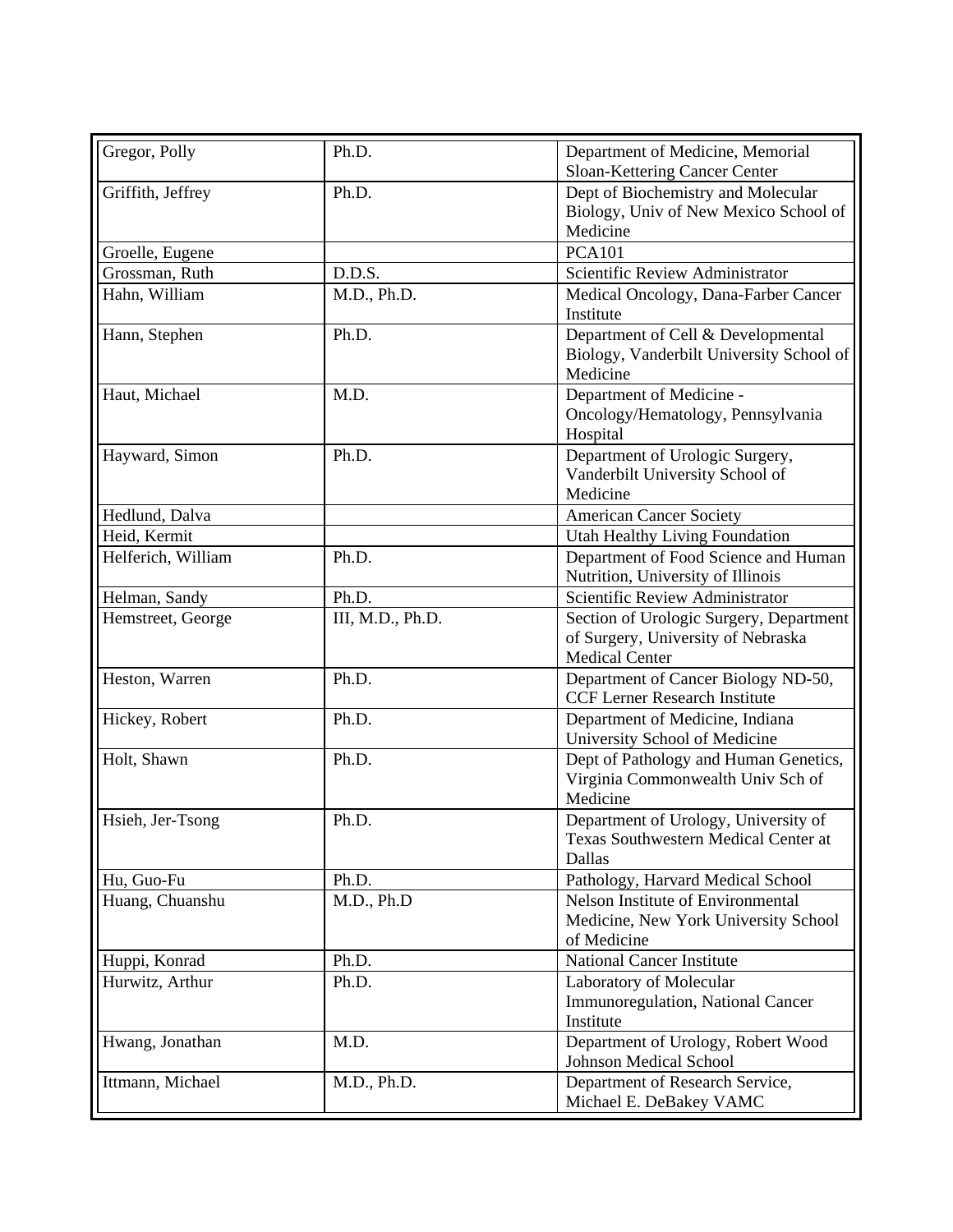| Jacobs, Eric          | Ph.D.       | Epidemiology, American Cancer Society  |
|-----------------------|-------------|----------------------------------------|
| Jacobs, Stephen       | M.D.        | Division of Urology, University of     |
|                       |             | Maryland School of Medicine            |
| Jarrard, David        | M.D.        | Department of Surgery/Division of      |
|                       |             | Urology, University of Wisconsin       |
| Jarvis, James         | M.D.        | Department of Pediatrics, Oklahoma     |
|                       |             | University Health Science Center       |
| Jeng, Meei-Huey       | Ph.D.       | Department of Medicine,                |
|                       |             | Hematology/Oncology, Indiana           |
|                       |             | University                             |
| Jhanwar, Suresh       | Ph.D.       | Department of Medicine, Memorial       |
|                       |             | Sloan Kettering Cancer Center          |
| Johnson, Carolyn      | Ph.D.       | Department of Community Health         |
|                       |             | Sciences, Tulane University School of  |
|                       |             | Public Health and Tropical Medicine    |
| Johnson, Michael      | Ph.D.       | Department of Oncology, Georgetown     |
|                       |             | University, Lombardi Cancer Center     |
| Jones, David          |             | US TOO! International                  |
| Kan-Mitchell, June    | Ph.D.       | Department of Path/Microbiology and    |
|                       |             | Imm, Karmanos Cancer Institute         |
| Kao, Chinghai         | Ph.D.       | Department of Urology, Indiana         |
|                       |             | University                             |
| Kaplan, Joel          |             | <b>American Cancer Society</b>         |
| Kast, W. Martin       | Ph.D.       | Norris Comprehensive Cancer Center,    |
|                       |             | University of Southern California      |
| Kazanietz, Marcelo    | Ph.D.       | Center for Experimental Therapeutics,  |
|                       |             | Univ. of Pennsylvania Sch. of Medicine |
| Keller, Jonathan      | Ph.D.       | Department of Basic Research Program,  |
|                       |             | SAIC-Inc, National Cancer Institute-   |
|                       |             | Frederick                              |
| Kern, Francis         | Ph.D.       | Department of Oncology, Lexicon        |
|                       |             | Genetics, Inc.                         |
| Ketchel, Melvin       | Ph.D.       | Scientific Review Administrator        |
| Khan, Mohamed         | M.D., Ph.D. | Radiation Oncology, Roswell Park       |
|                       |             | <b>Cancer Institute</b>                |
| Khan, Shafiq          | Ph.D        | Center for Cancer Research and         |
|                       |             | Therapeutic Development, Clark Atlanta |
|                       |             | University                             |
| Khan, Sohaib          | Ph.D.       | Department of Cell Biology, University |
|                       |             | of Cincinnati                          |
| Kibel, Adam           | M.D.        | Surgery/Urology, Washington University |
| Kieber-Emmons, Thomas | Ph.D.       | Department of Pathology, University of |
|                       |             | <b>Arkansas for Medical Sciences</b>   |
| Kiefert, James        |             | <b>US TOO International</b>            |
| Kiernan, Urban        | Ph.D.       | Department of Research and             |
|                       |             | Development, Intrinsic Bioprobes Inc.  |
| Kim, Hyeong-Reh       | Ph.D.       | Department of Pathology, Wayne State   |
|                       |             | University                             |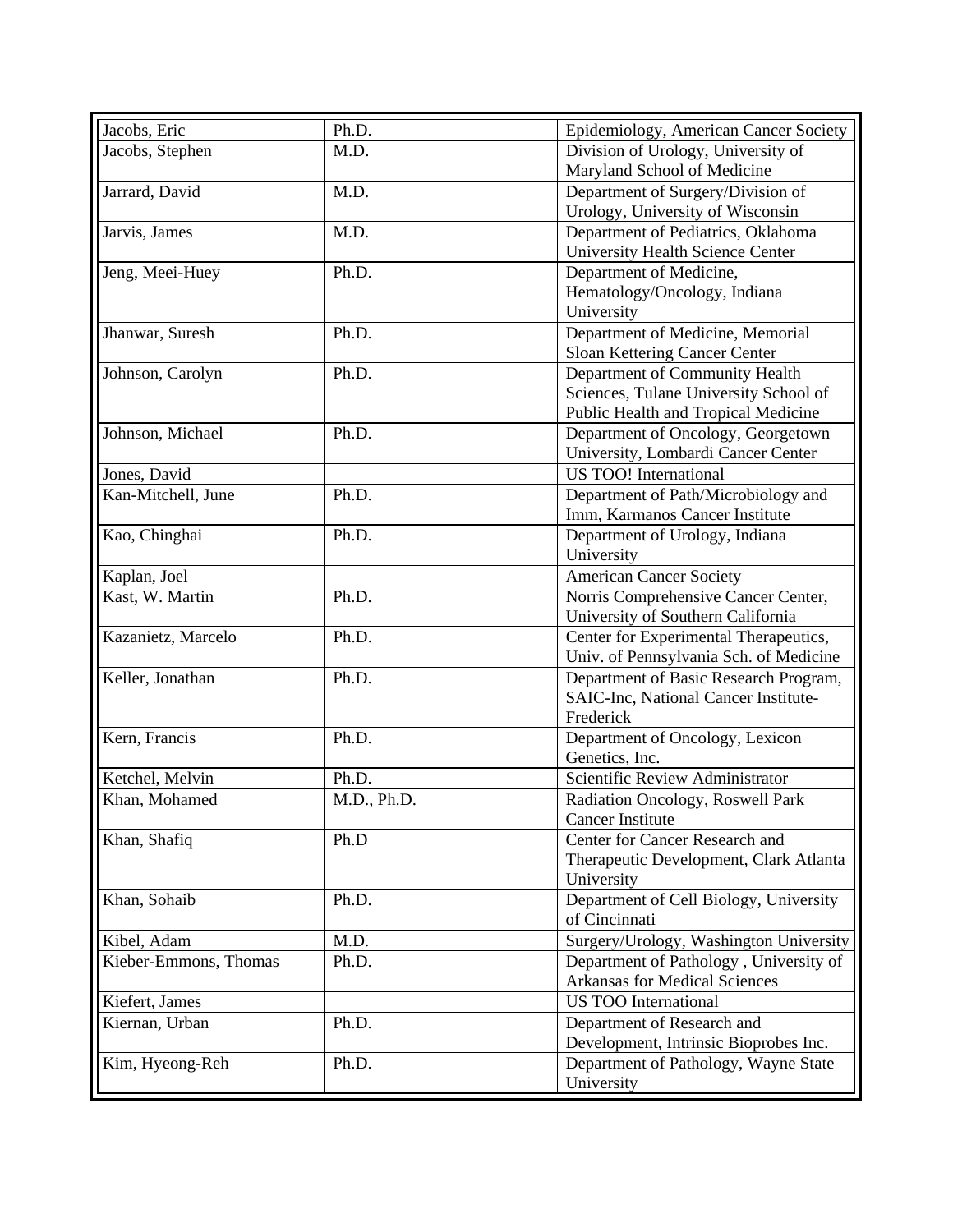| Kinch, Michael       | Ph.D.       | Department of Cell Biology,                |
|----------------------|-------------|--------------------------------------------|
|                      |             | MedImmune Inc.                             |
| Klinge, Carolyn      | Ph.D.       | Department of Biochemistry and             |
|                      |             | Molecular Biology, University of           |
|                      |             | Louisville School of Medicine              |
| Knudsen, Beatrice    | M.D., Ph.D. | Public Health Sciences/Cancer Biology,     |
|                      |             | Fred Hutchinson Cancer Research            |
|                      |             | Center                                     |
| Knudsen, Karen       | Ph.D.       | Department of Cell Biology, University     |
|                      |             | of Cincinnati, College of Medicine         |
| Kokkelenberg, Edward |             | <b>American Cancer Society</b>             |
| Kostakoglu, Lale     | M.D.        | Department of Radiology/Nuclear            |
|                      |             | Medicine, Mount Sinai Medical Center       |
| Kridel, Steven       | Ph.D.       | Department of Cancer Biology, Wake         |
|                      |             | Forest University School of Medicine       |
| Krolewski, John      | M.D., Ph.D. | Department of Pathology, The               |
|                      |             | University of California, Irvine           |
| Kuchta, Robert       | Ph.D.       | Department of Chemistry &                  |
|                      |             | Biochemistry, University of Colorado at    |
|                      |             | <b>Boulder</b>                             |
|                      | Ph.D.       |                                            |
| Kumar, M. Vijay      |             | Section of Urology, Medical College of     |
|                      |             | Georgia                                    |
| Kurzer, Mindy        | Ph.D.       | Department of Food Science and             |
|                      |             | Nutrition, University of Minnesota         |
| LaHann, Thomas       | Ph.D.       | <b>SAIC</b>                                |
| Lamb, Dolores        | Ph.D.       | Department of Urology/Cell Biology,        |
|                      |             | <b>Baylor College of Medicine</b>          |
| Lamm, Marilyn        | Ph.D.       | Pediatrics, Northwestern University        |
|                      |             | Feinberg School of Medicine                |
| Lamph, William       | Ph.D.       | Department of Molecular Oncology,          |
|                      |             | <b>Ligand Pharmaceuticals Incorporated</b> |
| Languino, Lucia      | Ph.D.       | Department of Cancer Biology,              |
|                      |             | University of Massachusetts                |
| Larner, James        | M.D.        | Radiation Oncolgy/Internal Medicine,       |
|                      |             | University of Virginia                     |
| Leach, Fredrick      | M.D., Ph.D. | Scott Department of Urology, Baylor        |
|                      |             | College of Medicine                        |
| Leach, Robin         | Ph.D.       | Department of Cellular and Structural      |
|                      |             | Biology, University of Texas Health        |
|                      |             | <b>Science Center</b>                      |
| Lee, Chung           | Ph.D.       | Department of Urology, Northwestern        |
|                      |             | <b>University Medical School</b>           |
| Lee, Eva             | Ph.D.       | Sch of Industrial and Systems              |
|                      |             | Engineering, Georgia Institute of          |
|                      |             | Technology                                 |
| Lee, George          |             | New Jersey Patient Advocates for           |
|                      |             | Advance                                    |
| Lenkinski, Robert    | Ph.D.       | Department of Radiology, Beth Israel       |
|                      |             | <b>Deaconess Medical Center</b>            |
|                      |             |                                            |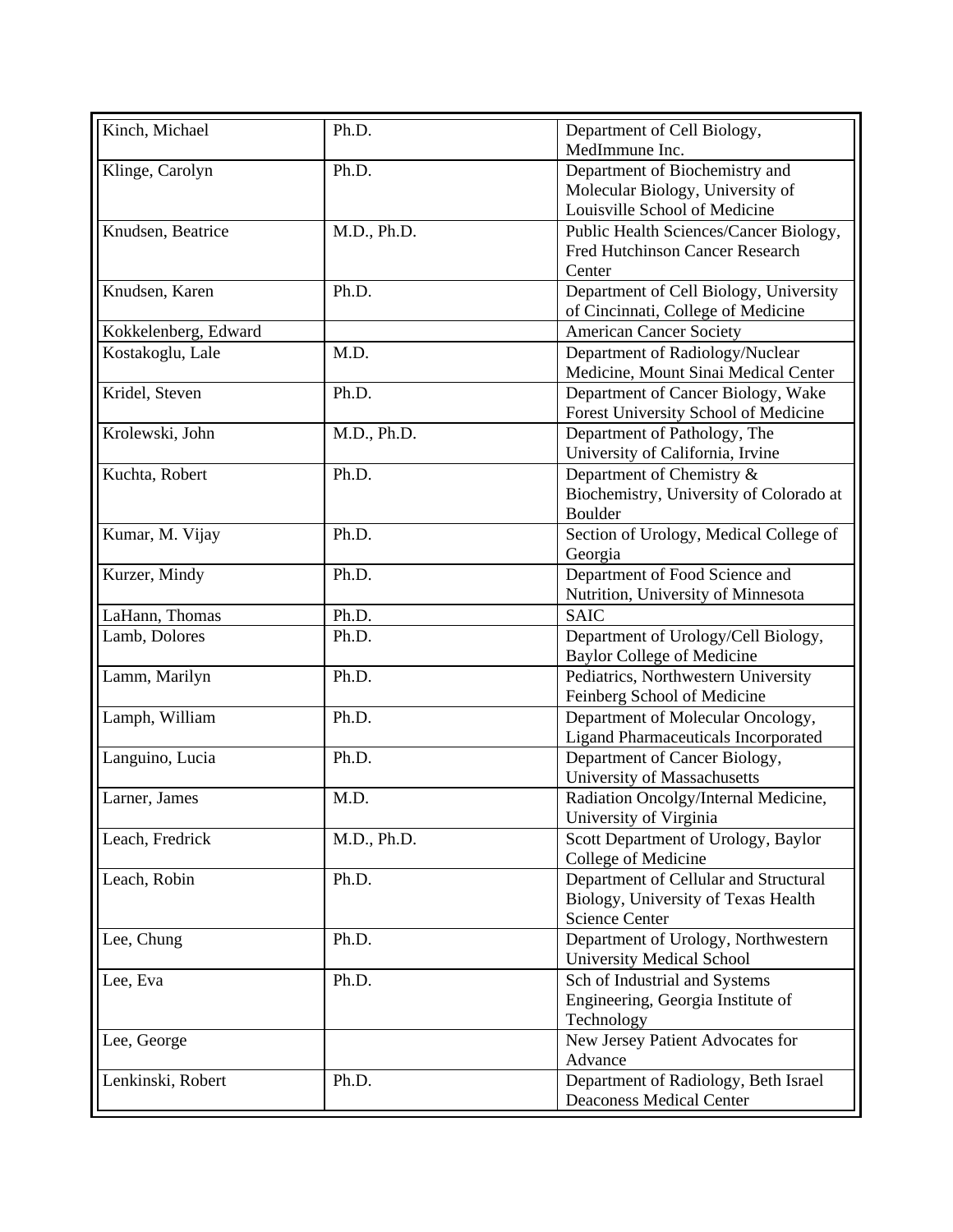| Levine, Alice          | M.D.               | Division of Endocrinology-Box 1055,<br>Mount Sinai School of Medicine                       |
|------------------------|--------------------|---------------------------------------------------------------------------------------------|
| Lewis, Lionel          | M.D.               | Department of Medicine, Dartmouth<br>College                                                |
| Lewis, Ronald          | M.D.               | Section of Urology, Medical College of<br>Georgia                                           |
| Li, Zuofeng            | D.Sc.              | Department of Radiation Oncology,<br>University of Florida College of<br>Medicine           |
| Liebhaber, Stephen     | M.D.               | Department of Genetics, University of<br>Pennsylvania                                       |
| Lillard, James         | Jr., Ph.D., M.B.A. | James Graham Brown Cancer Center,<br>University of Louisville                               |
| Lingrel, Jerry         | Ph.D.              | Department of Molecular Genetics,<br>University of Cincinnati College of<br>Medicine        |
| Link, Charles          | M.D.               | <b>Iowa Cancer Research Foundation</b>                                                      |
| Lipkin, Steven         | M.D., Ph.D         | Medicine, University of California,<br>Irvine                                               |
| Lipkus, Isaac          | Ph.D.              | Department of Cancer Center, Duke<br><b>University Medical Center</b>                       |
| Liu, Bo                | Ph.D.              | Cancer Institute, University of Pittsburgh                                                  |
| Loda, Massimo          | M.D.               | Department of Pathology and Adult<br>Oncology, Dana Farber Cancer Institute                 |
| Lokeshwar, Balakrishna | Ph.D.              | Department of Urology/Cell Matrix<br>Biology Lab, University of Miami<br>School of Medicine |
| Lorenzi, Matthew       | Ph.D.              | Department of Oncology Drug<br>Discovery, Bristol-Myers Squibb                              |
| Lowery, Dolores        | M.S.               | Scientific Review Administrator                                                             |
| Lubaroff, David        | Ph.D.              | Department of Urology, University of<br>Iowa                                                |
| Lum, Clark             | Ph.D.              | Scientific Review Administrator                                                             |
| Luo, Jianhua           | M.D., Ph.D.        | Department of Pathology, University of<br>Pittsburgh                                        |
| Macoska, Jill          | Ph.D.              | Department of Urology, 7306 CCGC,<br>The University of Michigan                             |
| Madalengoitia, Jose    | Ph.D.              | Department of Chemistry, University of<br>Vermont                                           |
| Mamula, Mark           | PhD                | Medicine, Yale Univ School of Medicine                                                      |
| Manfredi, James        | Ph.D.              | Department of Oncological Sciences,<br>Mount Sinai School of Medicine                       |
| Mannarino, Maria       | M.D.               | Scientific Review Administrator                                                             |
| Mantulin, William      | Ph.D.              | Department of Physics, University of<br>Illinois at Urbana-Champaign                        |
| Marcus, Aaron          | M.D.               | Department of<br>Medicine/Hematology/Oncology, Weill<br>Medical College-Cornell University  |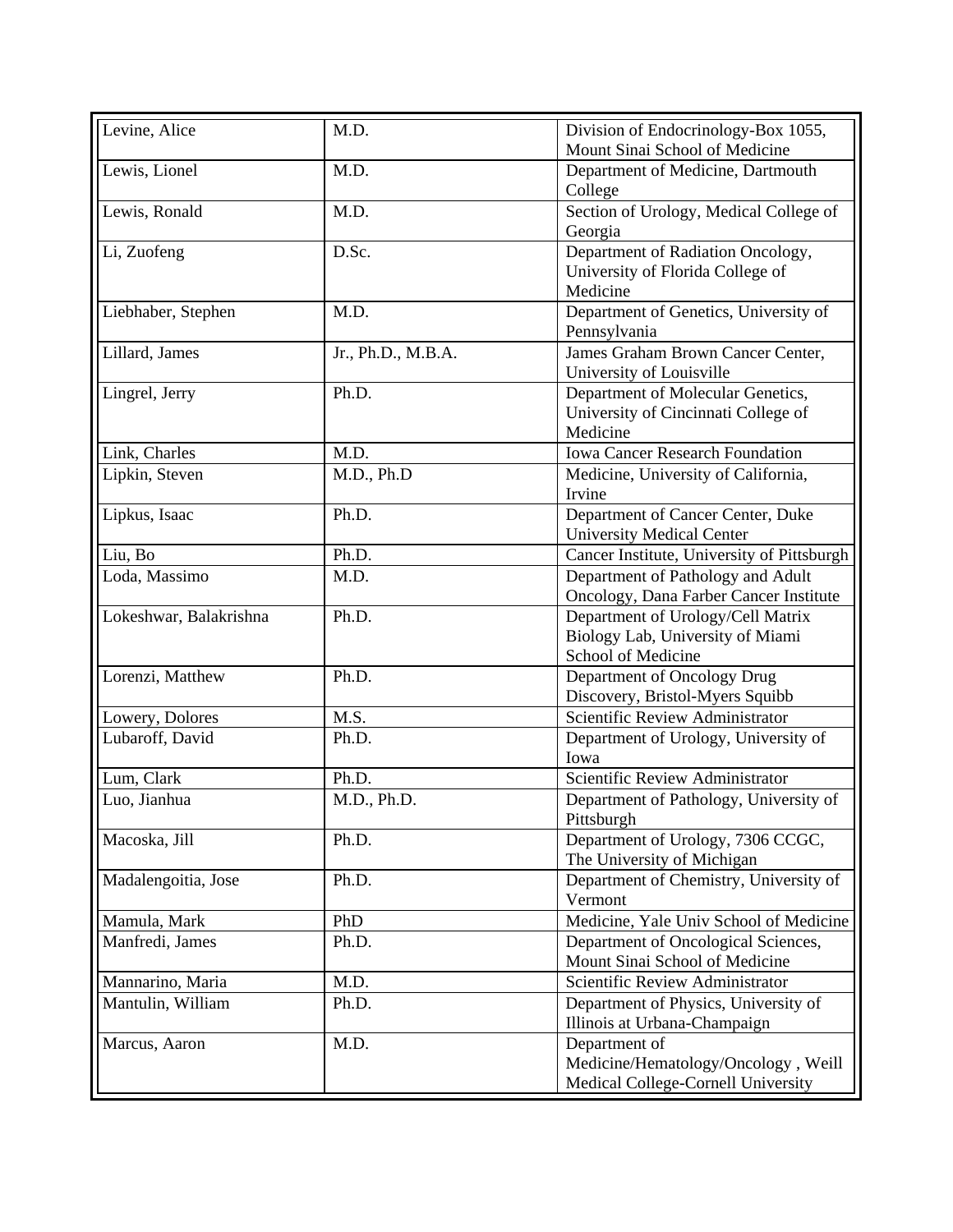| Development, University of Minnesota<br>Departments of Human Genetics,<br>Martignetti, John<br>M.D., Ph.D<br>Pediatrics & Cancer Center, Mount Sinai<br>School of Medicine<br>Martin, Calvin<br><b>American Cancer Society</b><br>Ph. D.<br>Department of Radiation Oncology and<br>Mayo, Lindsey<br>Pharmacology, Case Western Reserve<br>University<br><b>USMA Class of 1958 Prostate Cancer</b><br>McCullough, Don<br>Support<br>McDonnell, Timothy<br>M.D., Ph.D.<br>Department of Molecular Pathology, UT<br>M.D. Anderson Cancer Center<br>McGuinness, James<br><b>American Cancer Society</b><br>Immunology, University of Texas M.D.<br>McIntyre, Brad<br>Ph.D<br><b>Anderson Cancer Center</b><br>School of Nursing, University of<br>McLeskey, Sandra<br>Ph.D.<br><b>Maryland Baltimore</b><br>Cancer Prevention & Research Center,<br>Ph.D.<br>Meadows, Gary<br>Washington State University College of<br>Pharmacy<br>NC Minority Prostate Cancer Awareness<br>Mebane, James<br>Ac<br>Ph.D.<br>Department of Molecular & Cellular<br>Medrano, Estela<br>Biology, Baylor College of Medicine<br>Meeker, Alan<br>Department of Pathology, Johns Hopkins<br>Ph.D.<br>University School of Medicine<br>Mehta, Parmender<br>Department of Biochemistry and<br>Ph.D.<br>Molecular Biology, University of<br>Nebraska Medical Center<br>Mehta, Rajeshwari<br>Ph.D.<br>Department of Surgical Oncology,<br>University of Illinois Medical Center<br>Meier, G. Patrick<br>Chemistry, Washington State University<br>Ph.D.<br>Meier, Kathryn<br>Ph.D.<br>Department of Pharmaceutical Sciences,<br><b>Washington State University</b> | Marker, Paul |
|----------------------------------------------------------------------------------------------------------------------------------------------------------------------------------------------------------------------------------------------------------------------------------------------------------------------------------------------------------------------------------------------------------------------------------------------------------------------------------------------------------------------------------------------------------------------------------------------------------------------------------------------------------------------------------------------------------------------------------------------------------------------------------------------------------------------------------------------------------------------------------------------------------------------------------------------------------------------------------------------------------------------------------------------------------------------------------------------------------------------------------------------------------------------------------------------------------------------------------------------------------------------------------------------------------------------------------------------------------------------------------------------------------------------------------------------------------------------------------------------------------------------------------------------------------------------------------------------------------------------------------------|--------------|
|                                                                                                                                                                                                                                                                                                                                                                                                                                                                                                                                                                                                                                                                                                                                                                                                                                                                                                                                                                                                                                                                                                                                                                                                                                                                                                                                                                                                                                                                                                                                                                                                                                        |              |
|                                                                                                                                                                                                                                                                                                                                                                                                                                                                                                                                                                                                                                                                                                                                                                                                                                                                                                                                                                                                                                                                                                                                                                                                                                                                                                                                                                                                                                                                                                                                                                                                                                        |              |
|                                                                                                                                                                                                                                                                                                                                                                                                                                                                                                                                                                                                                                                                                                                                                                                                                                                                                                                                                                                                                                                                                                                                                                                                                                                                                                                                                                                                                                                                                                                                                                                                                                        |              |
|                                                                                                                                                                                                                                                                                                                                                                                                                                                                                                                                                                                                                                                                                                                                                                                                                                                                                                                                                                                                                                                                                                                                                                                                                                                                                                                                                                                                                                                                                                                                                                                                                                        |              |
|                                                                                                                                                                                                                                                                                                                                                                                                                                                                                                                                                                                                                                                                                                                                                                                                                                                                                                                                                                                                                                                                                                                                                                                                                                                                                                                                                                                                                                                                                                                                                                                                                                        |              |
|                                                                                                                                                                                                                                                                                                                                                                                                                                                                                                                                                                                                                                                                                                                                                                                                                                                                                                                                                                                                                                                                                                                                                                                                                                                                                                                                                                                                                                                                                                                                                                                                                                        |              |
|                                                                                                                                                                                                                                                                                                                                                                                                                                                                                                                                                                                                                                                                                                                                                                                                                                                                                                                                                                                                                                                                                                                                                                                                                                                                                                                                                                                                                                                                                                                                                                                                                                        |              |
|                                                                                                                                                                                                                                                                                                                                                                                                                                                                                                                                                                                                                                                                                                                                                                                                                                                                                                                                                                                                                                                                                                                                                                                                                                                                                                                                                                                                                                                                                                                                                                                                                                        |              |
|                                                                                                                                                                                                                                                                                                                                                                                                                                                                                                                                                                                                                                                                                                                                                                                                                                                                                                                                                                                                                                                                                                                                                                                                                                                                                                                                                                                                                                                                                                                                                                                                                                        |              |
|                                                                                                                                                                                                                                                                                                                                                                                                                                                                                                                                                                                                                                                                                                                                                                                                                                                                                                                                                                                                                                                                                                                                                                                                                                                                                                                                                                                                                                                                                                                                                                                                                                        |              |
|                                                                                                                                                                                                                                                                                                                                                                                                                                                                                                                                                                                                                                                                                                                                                                                                                                                                                                                                                                                                                                                                                                                                                                                                                                                                                                                                                                                                                                                                                                                                                                                                                                        |              |
|                                                                                                                                                                                                                                                                                                                                                                                                                                                                                                                                                                                                                                                                                                                                                                                                                                                                                                                                                                                                                                                                                                                                                                                                                                                                                                                                                                                                                                                                                                                                                                                                                                        |              |
|                                                                                                                                                                                                                                                                                                                                                                                                                                                                                                                                                                                                                                                                                                                                                                                                                                                                                                                                                                                                                                                                                                                                                                                                                                                                                                                                                                                                                                                                                                                                                                                                                                        |              |
|                                                                                                                                                                                                                                                                                                                                                                                                                                                                                                                                                                                                                                                                                                                                                                                                                                                                                                                                                                                                                                                                                                                                                                                                                                                                                                                                                                                                                                                                                                                                                                                                                                        |              |
|                                                                                                                                                                                                                                                                                                                                                                                                                                                                                                                                                                                                                                                                                                                                                                                                                                                                                                                                                                                                                                                                                                                                                                                                                                                                                                                                                                                                                                                                                                                                                                                                                                        |              |
|                                                                                                                                                                                                                                                                                                                                                                                                                                                                                                                                                                                                                                                                                                                                                                                                                                                                                                                                                                                                                                                                                                                                                                                                                                                                                                                                                                                                                                                                                                                                                                                                                                        |              |
|                                                                                                                                                                                                                                                                                                                                                                                                                                                                                                                                                                                                                                                                                                                                                                                                                                                                                                                                                                                                                                                                                                                                                                                                                                                                                                                                                                                                                                                                                                                                                                                                                                        |              |
|                                                                                                                                                                                                                                                                                                                                                                                                                                                                                                                                                                                                                                                                                                                                                                                                                                                                                                                                                                                                                                                                                                                                                                                                                                                                                                                                                                                                                                                                                                                                                                                                                                        |              |
|                                                                                                                                                                                                                                                                                                                                                                                                                                                                                                                                                                                                                                                                                                                                                                                                                                                                                                                                                                                                                                                                                                                                                                                                                                                                                                                                                                                                                                                                                                                                                                                                                                        |              |
|                                                                                                                                                                                                                                                                                                                                                                                                                                                                                                                                                                                                                                                                                                                                                                                                                                                                                                                                                                                                                                                                                                                                                                                                                                                                                                                                                                                                                                                                                                                                                                                                                                        |              |
|                                                                                                                                                                                                                                                                                                                                                                                                                                                                                                                                                                                                                                                                                                                                                                                                                                                                                                                                                                                                                                                                                                                                                                                                                                                                                                                                                                                                                                                                                                                                                                                                                                        |              |
|                                                                                                                                                                                                                                                                                                                                                                                                                                                                                                                                                                                                                                                                                                                                                                                                                                                                                                                                                                                                                                                                                                                                                                                                                                                                                                                                                                                                                                                                                                                                                                                                                                        |              |
|                                                                                                                                                                                                                                                                                                                                                                                                                                                                                                                                                                                                                                                                                                                                                                                                                                                                                                                                                                                                                                                                                                                                                                                                                                                                                                                                                                                                                                                                                                                                                                                                                                        |              |
|                                                                                                                                                                                                                                                                                                                                                                                                                                                                                                                                                                                                                                                                                                                                                                                                                                                                                                                                                                                                                                                                                                                                                                                                                                                                                                                                                                                                                                                                                                                                                                                                                                        |              |
|                                                                                                                                                                                                                                                                                                                                                                                                                                                                                                                                                                                                                                                                                                                                                                                                                                                                                                                                                                                                                                                                                                                                                                                                                                                                                                                                                                                                                                                                                                                                                                                                                                        |              |
|                                                                                                                                                                                                                                                                                                                                                                                                                                                                                                                                                                                                                                                                                                                                                                                                                                                                                                                                                                                                                                                                                                                                                                                                                                                                                                                                                                                                                                                                                                                                                                                                                                        |              |
|                                                                                                                                                                                                                                                                                                                                                                                                                                                                                                                                                                                                                                                                                                                                                                                                                                                                                                                                                                                                                                                                                                                                                                                                                                                                                                                                                                                                                                                                                                                                                                                                                                        |              |
|                                                                                                                                                                                                                                                                                                                                                                                                                                                                                                                                                                                                                                                                                                                                                                                                                                                                                                                                                                                                                                                                                                                                                                                                                                                                                                                                                                                                                                                                                                                                                                                                                                        |              |
|                                                                                                                                                                                                                                                                                                                                                                                                                                                                                                                                                                                                                                                                                                                                                                                                                                                                                                                                                                                                                                                                                                                                                                                                                                                                                                                                                                                                                                                                                                                                                                                                                                        |              |
|                                                                                                                                                                                                                                                                                                                                                                                                                                                                                                                                                                                                                                                                                                                                                                                                                                                                                                                                                                                                                                                                                                                                                                                                                                                                                                                                                                                                                                                                                                                                                                                                                                        |              |
|                                                                                                                                                                                                                                                                                                                                                                                                                                                                                                                                                                                                                                                                                                                                                                                                                                                                                                                                                                                                                                                                                                                                                                                                                                                                                                                                                                                                                                                                                                                                                                                                                                        |              |
|                                                                                                                                                                                                                                                                                                                                                                                                                                                                                                                                                                                                                                                                                                                                                                                                                                                                                                                                                                                                                                                                                                                                                                                                                                                                                                                                                                                                                                                                                                                                                                                                                                        |              |
|                                                                                                                                                                                                                                                                                                                                                                                                                                                                                                                                                                                                                                                                                                                                                                                                                                                                                                                                                                                                                                                                                                                                                                                                                                                                                                                                                                                                                                                                                                                                                                                                                                        |              |
| Department Public Health and<br>Mercante, Donald<br>Ph.D.                                                                                                                                                                                                                                                                                                                                                                                                                                                                                                                                                                                                                                                                                                                                                                                                                                                                                                                                                                                                                                                                                                                                                                                                                                                                                                                                                                                                                                                                                                                                                                              |              |
| Preventive Medicine, LSU Health                                                                                                                                                                                                                                                                                                                                                                                                                                                                                                                                                                                                                                                                                                                                                                                                                                                                                                                                                                                                                                                                                                                                                                                                                                                                                                                                                                                                                                                                                                                                                                                                        |              |
| <b>Sciences Center</b>                                                                                                                                                                                                                                                                                                                                                                                                                                                                                                                                                                                                                                                                                                                                                                                                                                                                                                                                                                                                                                                                                                                                                                                                                                                                                                                                                                                                                                                                                                                                                                                                                 |              |
| College of Nursing, University of<br>Merkle, Carrie<br>PhD, RN, FAAN                                                                                                                                                                                                                                                                                                                                                                                                                                                                                                                                                                                                                                                                                                                                                                                                                                                                                                                                                                                                                                                                                                                                                                                                                                                                                                                                                                                                                                                                                                                                                                   |              |
| Arizona                                                                                                                                                                                                                                                                                                                                                                                                                                                                                                                                                                                                                                                                                                                                                                                                                                                                                                                                                                                                                                                                                                                                                                                                                                                                                                                                                                                                                                                                                                                                                                                                                                |              |
| Department of Radiation Oncology,<br>Mikkelsen, Ross<br>Ph.D.                                                                                                                                                                                                                                                                                                                                                                                                                                                                                                                                                                                                                                                                                                                                                                                                                                                                                                                                                                                                                                                                                                                                                                                                                                                                                                                                                                                                                                                                                                                                                                          |              |
| Virginia Commonwealth University                                                                                                                                                                                                                                                                                                                                                                                                                                                                                                                                                                                                                                                                                                                                                                                                                                                                                                                                                                                                                                                                                                                                                                                                                                                                                                                                                                                                                                                                                                                                                                                                       |              |
| Applied Celular Radiobiology, Armed<br>Miller, Alexandra<br>Ph.D.                                                                                                                                                                                                                                                                                                                                                                                                                                                                                                                                                                                                                                                                                                                                                                                                                                                                                                                                                                                                                                                                                                                                                                                                                                                                                                                                                                                                                                                                                                                                                                      |              |
| Forces Radiobiology Research Institute                                                                                                                                                                                                                                                                                                                                                                                                                                                                                                                                                                                                                                                                                                                                                                                                                                                                                                                                                                                                                                                                                                                                                                                                                                                                                                                                                                                                                                                                                                                                                                                                 |              |
| Laboratory of Integrin Signaling and<br>Miranti, Cindy<br>Ph.D.                                                                                                                                                                                                                                                                                                                                                                                                                                                                                                                                                                                                                                                                                                                                                                                                                                                                                                                                                                                                                                                                                                                                                                                                                                                                                                                                                                                                                                                                                                                                                                        |              |
| Tumorigenesis, Van Andel Institute                                                                                                                                                                                                                                                                                                                                                                                                                                                                                                                                                                                                                                                                                                                                                                                                                                                                                                                                                                                                                                                                                                                                                                                                                                                                                                                                                                                                                                                                                                                                                                                                     |              |
| Nuclear Medicine, Montefiore Medical<br>Moadel, Renee<br>M.D.                                                                                                                                                                                                                                                                                                                                                                                                                                                                                                                                                                                                                                                                                                                                                                                                                                                                                                                                                                                                                                                                                                                                                                                                                                                                                                                                                                                                                                                                                                                                                                          |              |
| Center, Albert Einstein College of                                                                                                                                                                                                                                                                                                                                                                                                                                                                                                                                                                                                                                                                                                                                                                                                                                                                                                                                                                                                                                                                                                                                                                                                                                                                                                                                                                                                                                                                                                                                                                                                     |              |
| Medicine                                                                                                                                                                                                                                                                                                                                                                                                                                                                                                                                                                                                                                                                                                                                                                                                                                                                                                                                                                                                                                                                                                                                                                                                                                                                                                                                                                                                                                                                                                                                                                                                                               |              |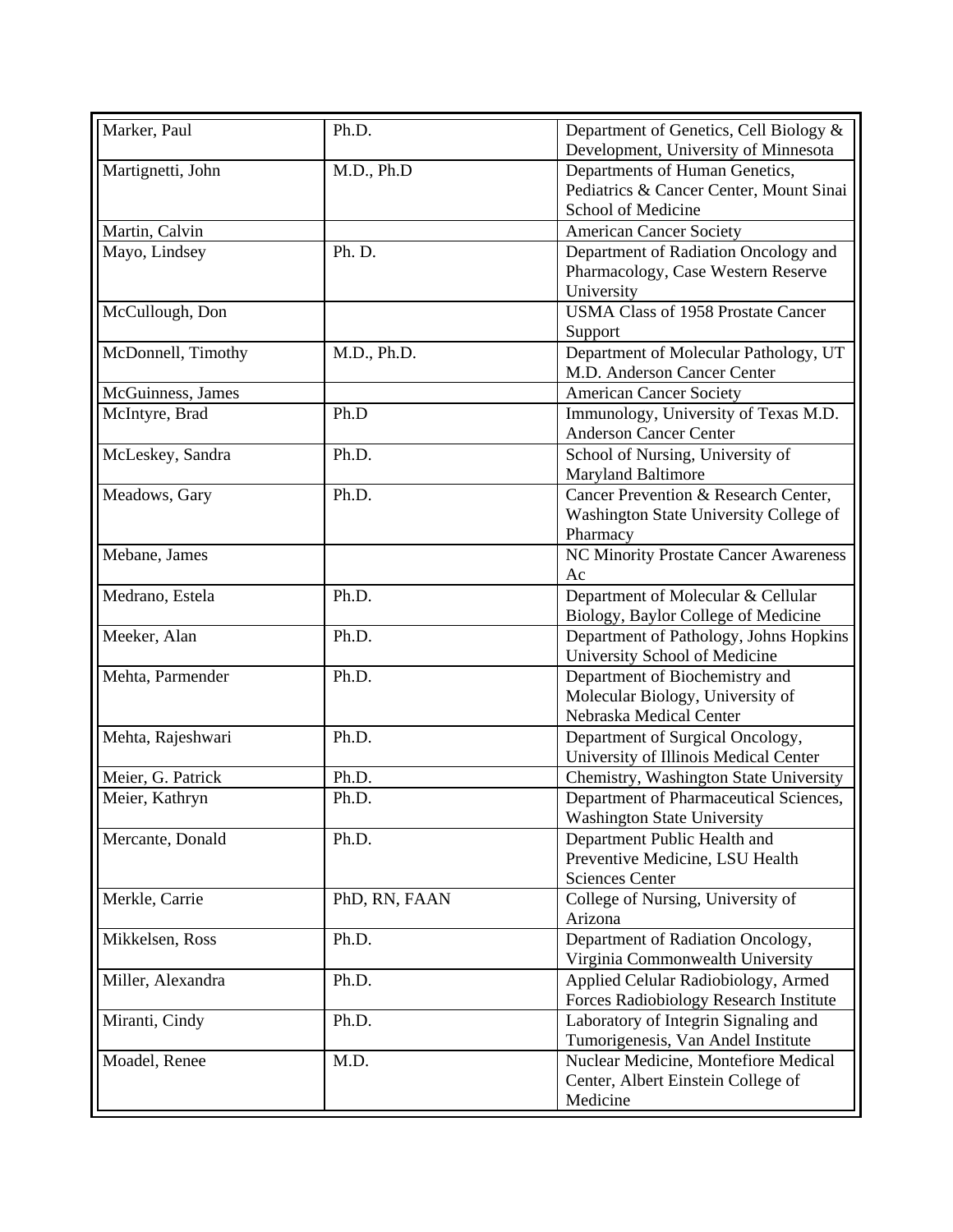| Mohler, James     | M.D.        | Department of Urologic Oncology,<br><b>Roswell Park Cancer Institute</b>                                   |
|-------------------|-------------|------------------------------------------------------------------------------------------------------------|
| Molina, Carlos    | Ph.D.       | Department Ob/Gyn and Women's<br>Health, UMDNJ-New Jersey Medical<br>School                                |
| Morris, Donald    | M.D., Ph.D. | Department of Medicine/Oncology, Tom<br>Baker Cancer Ctr/Univ of Calgary                                   |
| Morris, Patricia  | Ph.D.       | Population Council, The Rockefeller<br>University                                                          |
| Morton, Ronald    | Jr., M.D.   | Department of Surgery, UMDNJ Robert<br>Wood Johnson Medical School                                         |
| Mukherjee, Pinku  | Ph.D.       | Department of Mol. Biol. and<br>Biochemistry, Mayo Clinic, Scottsdale                                      |
| Mukherji, Bijay   | M.D.        | Department of Medicine, University of<br>Connecticut                                                       |
| Nanda, Navreet    | Ph.D.       | Department of Microbiology and<br>Immunology, Georgetown University                                        |
| Narayan, Satya    | Ph.D.       | UF Shands Cancer Center, University of<br>Florida                                                          |
| Narla, Mohandas   | Sc.D.       | New York Blood Center, Lindsley F.<br>Kimball Research Institute                                           |
| Navone, Nora      | M.D., Ph.D. | Department of Genitourinary Medical<br>Oncology, University of Texas M.D.<br><b>Anderson Cancer Center</b> |
| Nelson, Colleen   | Ph.D.       | Department of Surgery, Univ of British<br>Columbia, Jack Bell Research Centre                              |
| Nelson, Joel      | M.D.        | Department of Urology, University of<br>Pittsburgh School of Medicine                                      |
| Newburgh, Janet   | Ph.D.       | Scientific Review Administrator                                                                            |
| Niles, Richard    | Ph.D.       | Dept of Biochemistry and Molecular<br>Biology, Marshall University School of<br>Medicine                   |
| Nordeen, Steven   | Ph.D.       | Department of Pathology, University of<br>Colorado Health Sciences Center                                  |
| Oleson, James     | M.D., Ph.D. | Department of Radiation Oncology,<br>Duke University                                                       |
| Olumi, Aria       | M.D.        | Division of Urologic Surgery, Harvard<br>Medical School/Beth Israel Deaconess<br>Med Ctr                   |
| Onate, Sergio     | Ph.D.       | Urologic Oncology, Roswell Park<br><b>Cancer Institute</b>                                                 |
| Ornstein, David   | M.D.        | Department of Urology, University of<br>California, Irvine                                                 |
| O'Rourke, Maureen | Ph.D.       | Adult Health, University of North<br>Carolina, Greensboro                                                  |
| Ove, Peter        | Ph.D.       | Scientific Review Administrator                                                                            |
| Pardo, Francisco  | M.D.        | Division of Radiation Oncology,<br>University of California-San Diego                                      |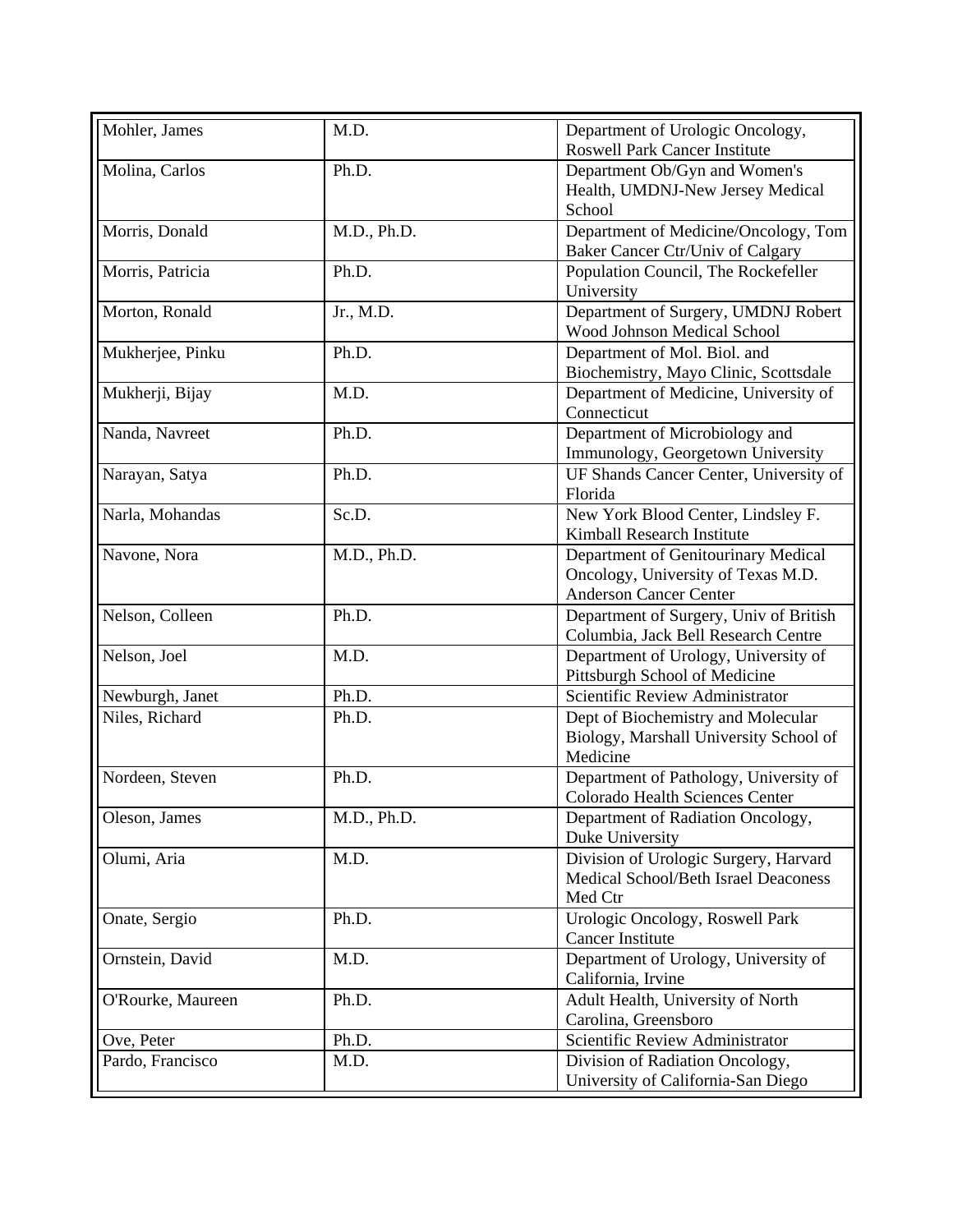| Parker, Alexander         | Ph.D.           | Department of Cancer Center, Mayo<br>Clinic                                    |
|---------------------------|-----------------|--------------------------------------------------------------------------------|
| Pavalko, Fredrick         | Ph.D.           | Cellular and Integrative Physiology,<br>Indiana University                     |
| Pavlovich, Christian      | M.D.            | Department of Urology, Johns Hopkins<br>University                             |
| Peehl, Donna              | Ph.D.           | Department of Urology, Stanford<br><b>University Medical Center</b>            |
| Perez-Stable, Carlos      | Ph.D.           | Miami V.A. Medical Center                                                      |
| Perlman, Gerald           |                 | Malecare, Inc.                                                                 |
| Phillips, Walter          |                 | Longwood Medical Area Prostate<br><b>Cancer Support Group</b>                  |
| Picus, Joel               | M.D.            | Department of Medicine, Washington<br>University School of Medicine            |
| Pins, Michael             | M.D.            | Department of Pathology & Urology,<br>Northwestern University                  |
| Pizzorno, Giuseppe        | Ph.D., Pharm.D. | Medical Oncology, Yale University<br>School of Medicine                        |
| Plymate, Stephen          | M.D.            | Department of Medicine, University of<br>Washington                            |
| Pogue, Brian              | Ph.D.           | Thayer School of Engineering,<br>Dartmouth College                             |
| Porter, Paul              |                 | US TOO                                                                         |
| Posadas, Edwin            | M.D.            | Department of Medicine, University of<br>Chicago                               |
| Potter, Philip            | Ph.D.           | Department of Molecular Pharmacology,<br>St. Jude Children's Research Hospital |
| Poulin, Francis           |                 | US TOO                                                                         |
| Povirk, Lawrence          | Ph.D.           | Medical College of Virginia                                                    |
| Prochownik, Edward        | M.D., Ph.D.     | Division of Hematology/Oncology,<br>Children's Hospital of Pittsburgh          |
| Quinn, John               |                 | <b>Beverly Hospital</b>                                                        |
| Quinn, Thomas             | Ph.D.           | Biochemistry, University of Missouri                                           |
| Rakowicz-Szulczynska, Eva | Ph.D., D.M.S.   | Scientific Review Administrator                                                |
| Rangnekar, Vivek          | Ph.D.           | Department of Radiation Medicine,<br>University of Kentucky                    |
| Rasheed, Jamal            |                 | <b>US TOO International</b>                                                    |
| Rayford, Walter           | M.D., Ph.D.     | Department of Urology, Louisiana State<br>University-New Orleans               |
| Raylman, Raymond          | Ph.D.           | Department of Radiology, West Virginia<br>University                           |
| Raz, Avraham              | Ph.D.           | Karmanos Cancer Institute, Wayne State<br>University School of Medicine        |
| Reece, William            |                 | <b>US TOO International</b>                                                    |
| Richardson, Robert        |                 | Sun Health Research Institute                                                  |
| Rinker-Schaeffer, Carrie  | Ph.D.           | Department of Surgery and Urology,<br>University of Chicago                    |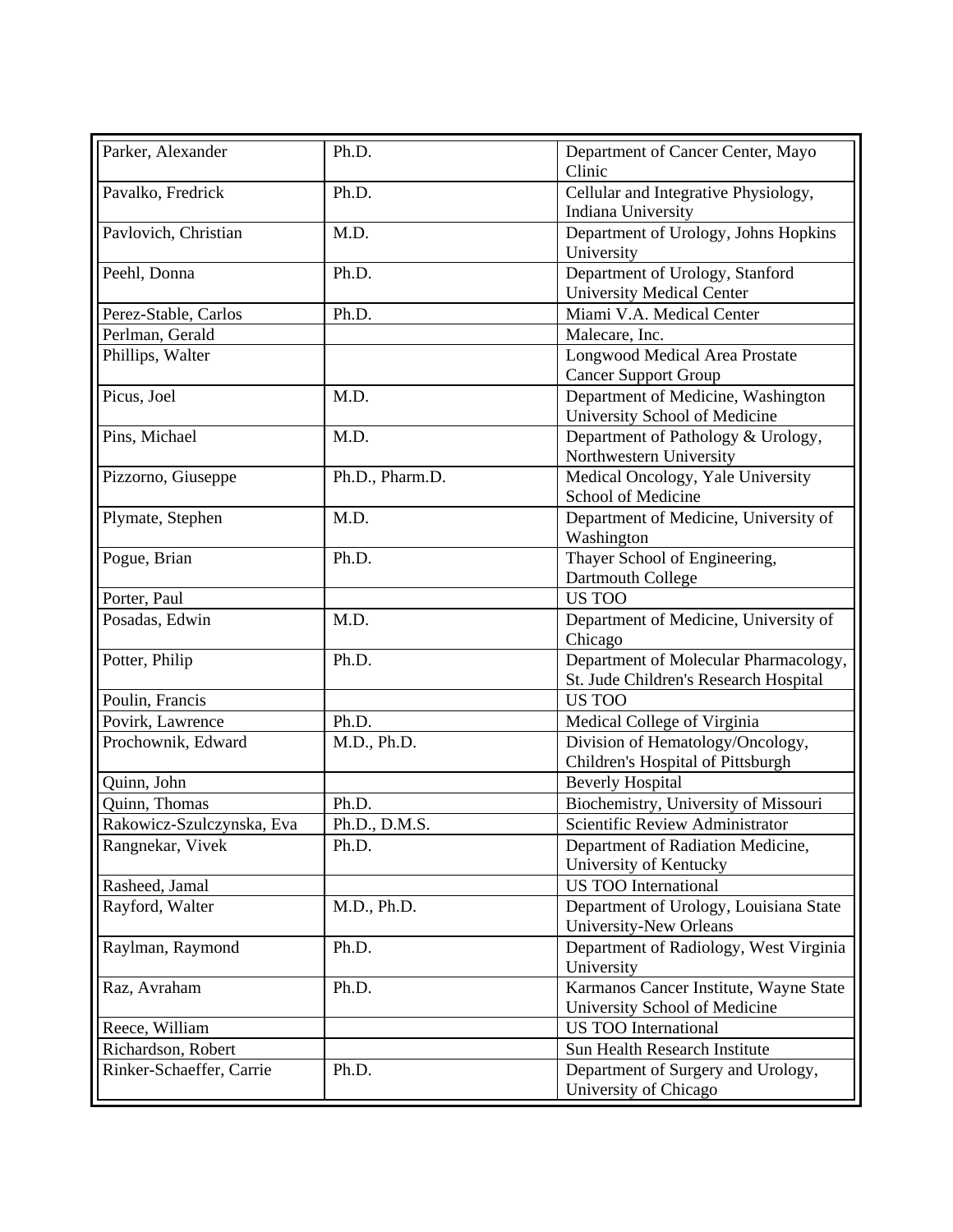| Roberts, Charles   | Jr., Ph.D.       | Department of Pediatrics, Oregon Health |
|--------------------|------------------|-----------------------------------------|
|                    |                  | and Science University                  |
| Robertson, Lionel  |                  | <b>Resurrection Baptist Church</b>      |
| Rodgers, Charles   | Ph.D.            | Scientific Review Administrator         |
| Rowan, Brian       | Ph.D.            | Department of Structural and Cellular   |
|                    |                  | Biology, Tulane University School of    |
|                    |                  | Medicine                                |
| Roy-Burman, Pradip | Ph.D.            | Department of Pathology, University of  |
|                    |                  | Southern California                     |
| Rui, Hallgeir      | M.D., Ph.D.      | Department of Cancer Biology, Thomas    |
|                    |                  | Jefferson University, Kimmel Cancer     |
|                    |                  | Center                                  |
| Sadar, Marianne    | Ph.D.            | Genome Sciences Centre, British         |
|                    |                  | Columbia Cancer Agency                  |
| Salgia, Ravi       | M.D., Ph.D.      | Department of Medicine, Section         |
|                    |                  | Hematology and Oncology, University     |
|                    |                  | of Chicago                              |
| Sandberg, Anna     | M.P.H., Dr. P.H. | Scientific Review Administrator         |
| Sandberg, Howard   | Ph.D.            | Scientific Review Administrator         |
| Sandeen, William   |                  | Southern Nevada Cancer Research         |
|                    |                  | Foundation                              |
| Sanford, Gary      | Ph.D.            | Dept of                                 |
|                    |                  | Microbology/Biochemistry/Immunology,    |
|                    |                  | Morehouse School of Medicine            |
| Sang, Qing-Xiang   | Ph.D.            | Department of Chemistry and             |
|                    |                  | Biochemistry, Florida State University  |
| Santillo, Vincent  |                  | Malecare, Inc.                          |
| Saw, Cheng         | Ph.D.            | Department of Radiation Oncology,       |
|                    |                  | <b>UPMC Cancer Pavilion</b>             |
| Schaerdel, Arthur  | D.V.M.           | Scientific Review Administrator         |
| Schneider, Barbara | Ph.D.            | Department of Medicine, Vanderbilt      |
|                    |                  | <b>University Medical Center</b>        |
| Schwartz, Edward   | Ph.D.            | Department of Oncology, Albert Einstein |
|                    |                  | College of Medicine                     |
| Schwartz, Gary     | Ph.D.            | Cancer Biology, Wake Forest University  |
| Seigne, John       | M.B.             | Surgery (Urology), Dartmouth            |
|                    |                  | <b>Hitchcock Medical Center</b>         |
| Sens, Donald       | Ph.D.            | Department of Pathology, UND, School    |
|                    |                  | of Medicine and Health Sciences         |
| Shain, Sydney      | Ph.D.            | Department of Obstetrics and            |
|                    |                  | Gynecology, University of Texas Health  |
|                    |                  | <b>Science Center</b>                   |
| Sheikh, M. Saeed   | M.D., Ph.D.      | Pharmacology, SUNY, Upstate Medical     |
|                    |                  | University                              |
| Shekhar, Malathy   | Ph.D.            | Breast Cancer Program, Karmanos         |
|                    |                  | <b>Cancer Institute</b>                 |
| Sheng, Shijie      | Ph.D.            | Department of Pathology, Wayne State    |
|                    |                  | University School of Medicine           |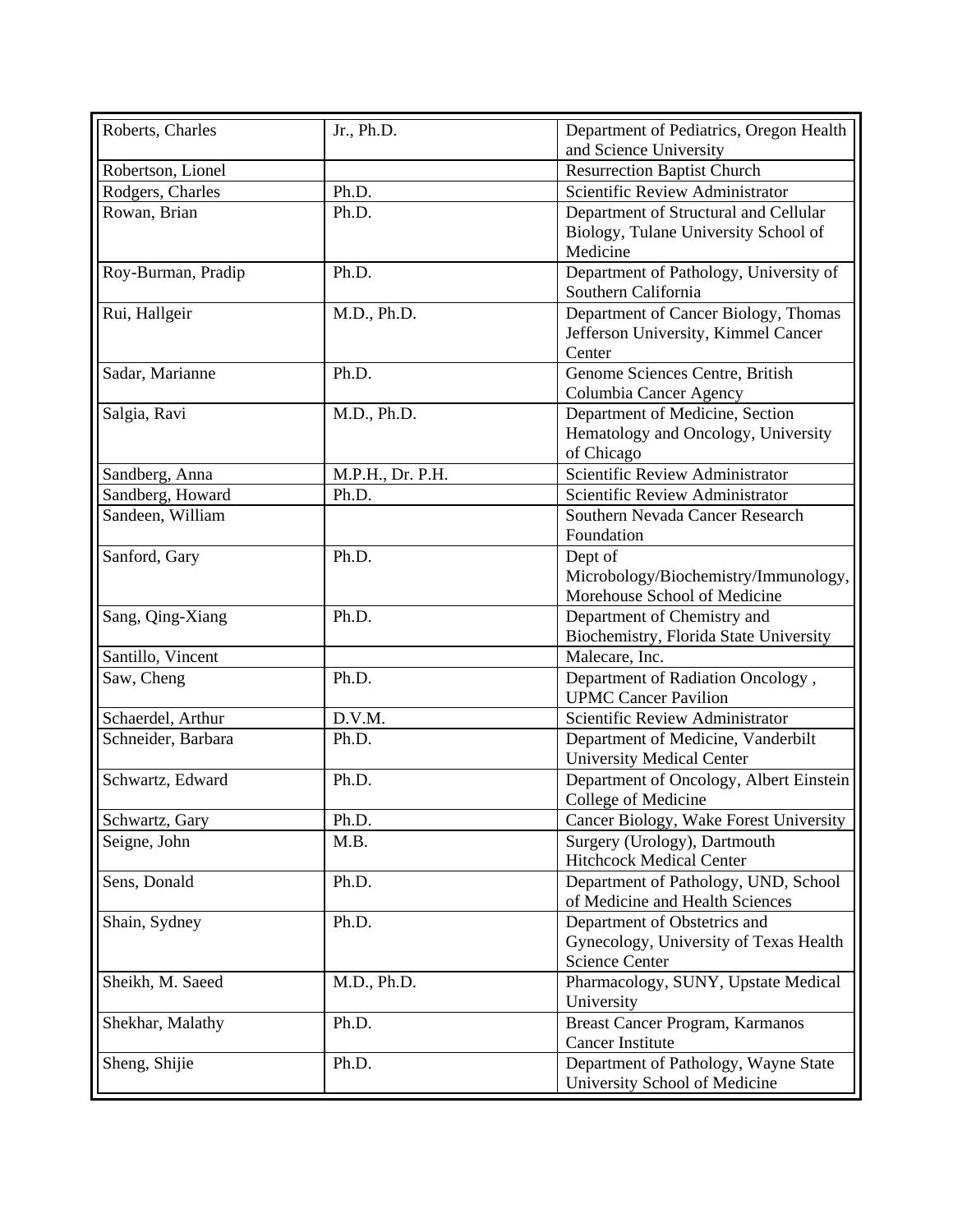| Shi, Yufang          | Ph.D.           | Department Molecular                                                                                    |
|----------------------|-----------------|---------------------------------------------------------------------------------------------------------|
|                      |                 | Genetics/Microbiology/Immunology,                                                                       |
|                      |                 | Robert Wood Johnson Medical School,<br><b>UMDNJ</b>                                                     |
| Showalter, Paul      |                 | South Shore Hospital Prostate Support                                                                   |
|                      |                 | Group                                                                                                   |
| Shu, Xiao-Ou         | M.D., Ph.D.     | Department of Medicine, Vanderbilt<br>University                                                        |
| Signoretti, Sabina   | M.D.            | Dept. of Pathology, Brigham and<br>Women's Hospital, Harvard Medical<br>School                          |
| Sikes, Robert        | Ph.D.           | Department of Biological Sciences,<br>University of Delaware                                            |
| Silva, Corinne       | Ph.D.           | Department of Medicine and                                                                              |
|                      |                 | Endocrinology, University of Virginia<br><b>Medical School</b>                                          |
| Silva, Joaquin       | M.D.,F.R.C.P.C. | Department of Therapeutic Radiology-<br>Radiation Oncology, University of<br>Minnesota                  |
| Simpson, Melanie     | Ph.D.           | Department of Biochemistry, University<br>of Nebraska Lincoln                                           |
| Skapek, Stephen      | M.D.            | Department of Hematology/Oncology<br>(Molecular Therapeutics), St. Jude<br>Children's Research Hospital |
| Sloboda, Walter      | M.A.            | Scientific Review Administrator                                                                         |
| Slovin, Susan        | M.D., Ph.D.     | Department of Medicine, Memorial                                                                        |
|                      |                 | Sloan Kettering Cancer Center                                                                           |
| Smith, Allen         | M.S.            | Scientific Review Administrator                                                                         |
| Smith, David         | M.D.            | Internal Medicine, University of<br>Michigan                                                            |
| Smith, Edgar         |                 | <b>US TOO International</b>                                                                             |
| Snapka, Robert       | Ph.D.           | Radiology, The Ohio State University                                                                    |
| Sosman, Jeffrey      | M.D.            | Department of Medicine, Vanderbilt                                                                      |
|                      |                 | <b>University Medical School</b>                                                                        |
| Spielmann, H. Peter  | Ph.D.           | Dept. of Molecular & Cellular                                                                           |
|                      |                 | Biochemistry, University of Kentucky                                                                    |
| Sproat, William      |                 | <b>US TOO!</b> International                                                                            |
| Stanford, Janet      | Ph.D.           | Program in Epidemiology, Fred<br><b>Hutchinson Cancer Research Center</b>                               |
| Stearns, Mark        | Ph.D.           | Department of Pathology, Drexel                                                                         |
|                      |                 | University College of Medicine                                                                          |
| Stevens, Craig       | M.D., Ph.D.     | Department of Radiation Onology, UT<br><b>MD Anderson Cancer Center</b>                                 |
| Stratton, M. Suzanne | Ph.D.           | Department of Medicine, University of<br>Arizona                                                        |
| Strong, Theresa      | Ph.D.           | Dept of Medicine/Div of Hematology-<br>Oncology, University of Alabama<br>Birmingham                    |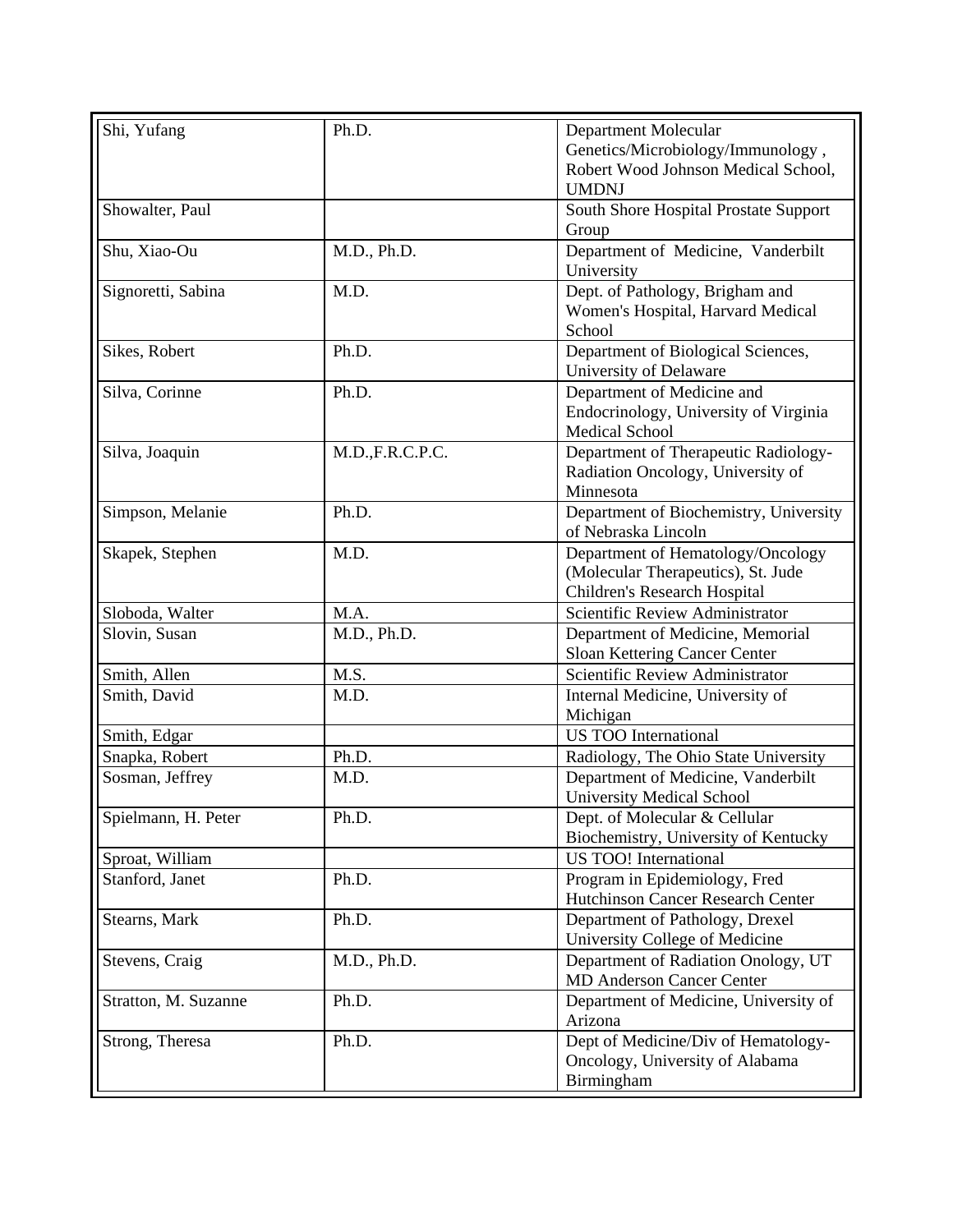| Strongin, Alex     | Ph.D.         | Cancer Research Center, The Burnham    |
|--------------------|---------------|----------------------------------------|
|                    |               | Institute                              |
| Su, Xiaoping       | Ph.D.         | Department of Hartwell Center for      |
|                    |               | Bioinformatics, St Jude Children       |
|                    |               | <b>Research Hospital</b>               |
| Sun, LuZhe         | Ph.D.         | Department of Cellular & Structural    |
|                    |               | Biology, University of Texas Health    |
|                    |               | <b>Science Center</b>                  |
| Svaren, John       | Ph.D.         | School of Veterinary Medicine,         |
|                    |               | University of Wisconsin                |
| Swallen, Thomas    |               | <b>Humphrey Cancer Institute</b>       |
| Syed, Viqar        | Ph.D.         | Department of Surgery, University of   |
|                    |               | Massachusetts                          |
| Sylvester, Diane   | Ph.D.         | Department of Pharmacology, Mitretek   |
|                    |               | Systems                                |
| Tan, Weihong       | Ph.D.         | Department of Chemistry and Cancer     |
|                    |               | Center, University of Florida          |
| Thomas, Albert     | Ph.D.         | Department of Radiological Sciences,   |
|                    |               | <b>UCLA</b> School of Medicine         |
|                    |               |                                        |
| Thomas, Peter      | Ph.D.         | Laboratory of Surgical Biology, Boston |
|                    |               | University School of Medicine          |
| Thompson, Patricia | Ph.D.         | Department of Pathology, University of |
|                    |               | Arizona                                |
| Thorburn, Andrew   | Ph.D.         | Department of Pharmacology, Cancer     |
|                    |               | Center, University of Colorado Health  |
|                    |               | <b>Sciences Center</b>                 |
| Thoresen, Norman   |               | <b>US TOO International</b>            |
| Tiwari, Raj        | Ph.D.         | Department of Microbiology and         |
|                    |               | Immunology, New York Medical           |
|                    |               | College                                |
| Toker, Alex        | Ph.D.         | Pathology, Beth Israel Deaconess       |
|                    |               | <b>Medical Center</b>                  |
| Turner, Timothy    | Ph.D.         | Biology, Tuskegee University           |
| Tycko, Benjamin    | M.D., Ph.D.   | Department of Pathology, Columbia      |
|                    |               | University and Institute for Cancer    |
|                    |               | Genetics                               |
| Uchio, Edward      | M.D.          | Surgery, Yale University School of     |
|                    |               | Medicine                               |
| Umbreit, Jay       | M.D., Ph.D.   | Department of Pharmacovigelance, PPD   |
|                    |               | Inc                                    |
| Varnick, Joel      |               | Prostate Cancer Support Group          |
| Vincent, Dawn      | Ph.D., M.P.H. | Scientific Review Administrator        |
| Walsh, Raymond     |               | <b>WRAMC US TOO Support Group</b>      |
| Wang, Paul         | Ph.D.         | Department of Radiology, Howard        |
|                    |               | University Hospital                    |
|                    |               |                                        |
| Wang, Qiming Jane  | Ph.D.         | Pharmacology, University of Pittsburgh |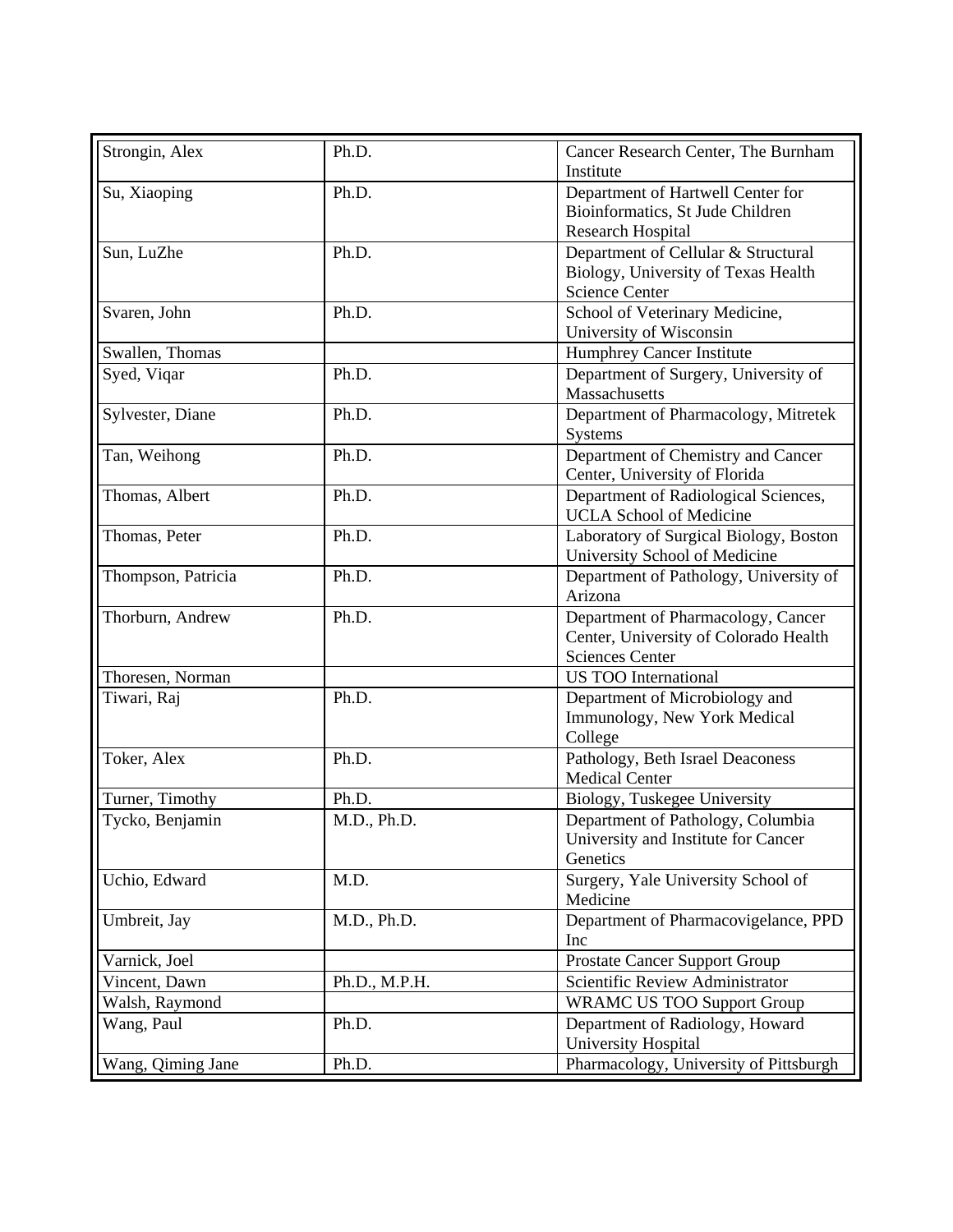| Wang, Shaomeng          | Ph.D.       | Internal Medicine, University of<br>Michigan                                                               |
|-------------------------|-------------|------------------------------------------------------------------------------------------------------------|
| Wang, Zhou              | Ph.D.       | Department of Urology, Northwestern                                                                        |
| Ware, Joy               | Ph.D.       | <b>University Medical School</b><br>Department of Pathology, Virginia<br>Commonwealth Univ Sch of Medicine |
| Watkins Bruner, Deborah | Ph.D.       | <b>Prostate Cancer Risk Assesment</b><br>Program, Fox Chase Cancere Center                                 |
| Weigel, Nancy           | Ph.D.       | Department of Molecular and Cellular<br>Biology, Baylor College of Medicine                                |
| Welsh, JoEllen          | Ph.D.       | Department of Biological Sciences,<br>University of Notre Dame                                             |
| White, Hillary          | Ph.D.       | Microbiology and Immunology,<br>Dartmouth Medical School                                                   |
| Williams, Briana        | Ph.D.       | Department of Urology, Louisiana State<br><b>University Health Sciences Center</b>                         |
| Williams, DeWitt        |             | Johns Hopkins University; African<br>American                                                              |
| Williams, James         |             | Man-to-Man                                                                                                 |
| Woolfenden, James       | M.D.        | Division of Nuclear Medicine,<br>University of Arizona                                                     |
| Wu, Lily                | M.D., Ph.D. | Urology, Medical and Molecular<br>Pharmacology, David Geffen School of<br>Medicine at UCLA                 |
| Wu, T.C.                | M.D., Ph.D. | Department of Pathlogy, Johns Hopkins<br>University School of Medicine                                     |
| Xiao, Zhi-Xiong         | Ph.D.       | Department of Biochemistry, Boston<br>University School of Medicine                                        |
| Xie, Keping             | M.D., Ph.D. | Department of Gastrointestinal Medical<br>Oncology-426, UT M.D. Anderson<br><b>Cancer Center</b>           |
| Xie, Wen                | M.D., Ph.D. | Pharmaceutical Sciences, University of<br>Pittsburgh                                                       |
| Xing, Lei               | Ph.D.       | Radiation Oncology, Stanford University                                                                    |
| Yeaman, Charles         | Ph.D.       | Dept. of Anatomy & Cell Biology,<br>University of Iowa                                                     |
| Yee, Amy                | Ph.D.       | Department of Biochemistry, Tufts<br>University School of Medicine                                         |
| Yeh, Shuyuan            | Ph.D.       | Department of Urology and Pathology,<br>University of Rochester                                            |
| Yen, Andrew             | Ph.D.       | Department of Biomedical Sciences,<br><b>Cornell University</b>                                            |
| Yu, Evan                | M.D.        | Medicine, University of Washington                                                                         |
| Zhang, Jian-Ting        | Ph.D.       | Department of<br>Pharmacology/Toxicology, Indiana Univ<br>School of Medicine, Cancer Research              |